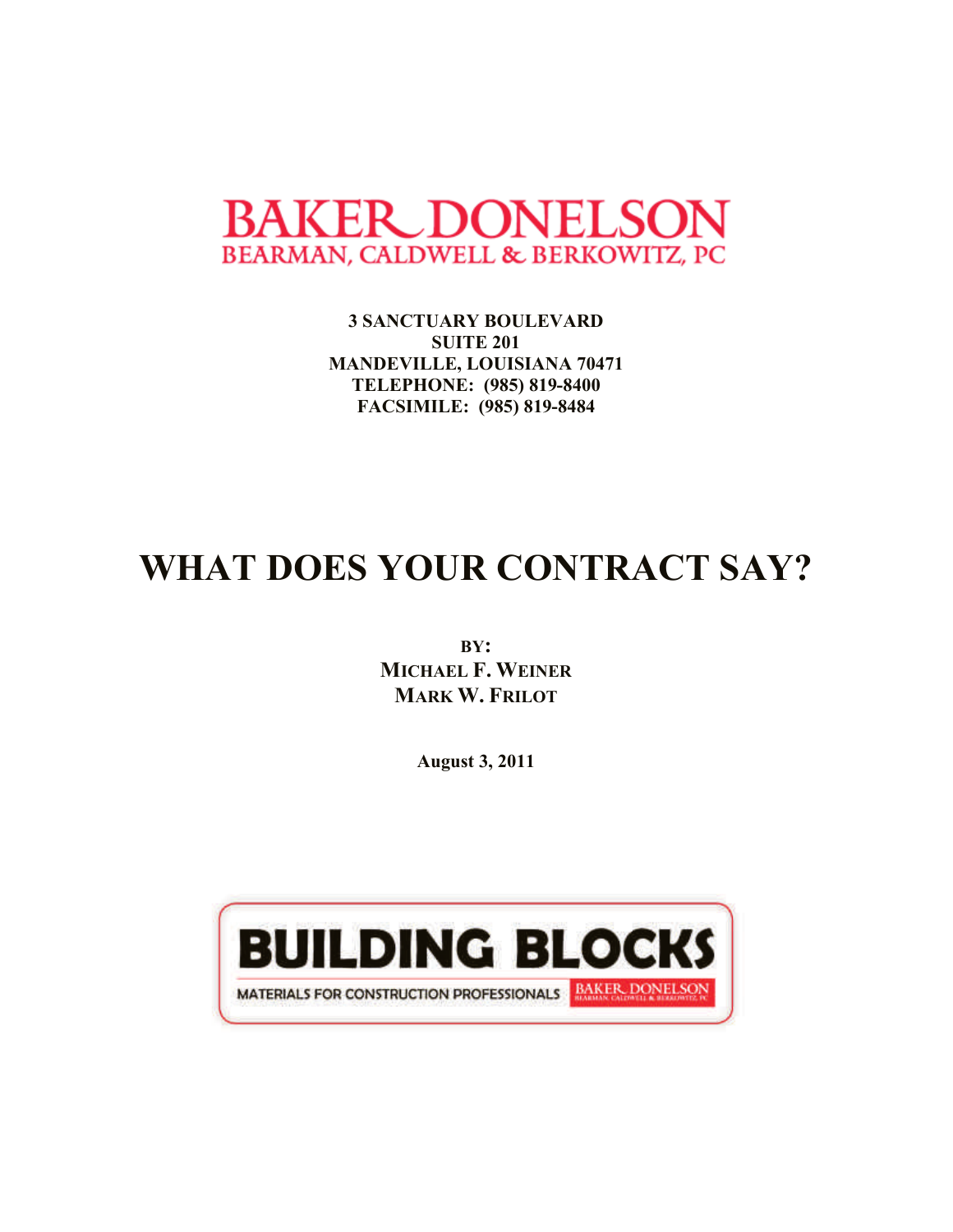#### **INTRODUCTION**

"What does the contract say?"

That is the question most of you have heard numerous times from your attorneys in response to a question regarding particular rights or obligations on a project. That is because, under well-settled Louisiana law, the contract is the law between the parties. LA. CIV. CODE ANN ART. 1983 (2010). It is essential that contracting parties know and understand all of the terms of their contract, as well as the practical consequences thereof. Indeed, "knowledge is power", and a keen understanding of contractual provisions and their effects might provide a strategic edge in the negotiation process, or in the least provide a roadmap of landmines to avoid. Further, without knowledge of the terms, parties can inadvertently create disputes by failing to honor all obligations to which they have agreed or may fail to exercise all rights that they have been given.

Although not intended as a comprehensive enumeration of all potential contractual clauses and issues that might arise, the purpose of this presentation is to highlight some provisions of which contracting parties should "be aware". Otherwise, your contract provisions may become something you will "beware".

#### **I. CONTRACT SCOPE AND HIERARCHY**

Likely the most elementary of the crucial contractual provisions are those that are sometimes overlooked – What is to be performed and by whom? Ignorance of those essential provisions can be catastrophic.

#### **A. What Is Included in Your Contract?**

Since the contract is the "law between the parties", the contract documents provide the text of those laws. To understand the terms, you must consider that a contract not only includes the terms contained in the "signed agreement,' such as an AIA A101, but also the terms of any other document incorporated by reference. *Russellville Steel Co., Inc. v. A & R Excavating, Inc.,* 624 So. 2d 11 (La. App. 5 Cir. 1993). In other words, to fully understand each party's rights and obligations, it is imperative to not only know and understand the terms of the signed agreement, but also the terms of all other documents that have been incorporated into that agreement. Documents incorporated by reference are as much a part of the signed agreement as if they had been re-written in the agreement.

Most contracts have a provision defining, at least generally, what documents make up the "contract documents" (which are all of the documents included in the contract by reference). For example, the AIA form A101-2007, Standard Form of Agreement between Owner and Contractor, lists all contract documents in Article 1, as does the AIA form A401-2007, Standard Form of Agreement between Contractor and Subcontractor. These articles incorporate by reference: conditions of the contract (general, supplementary and others), drawings, specifications, addenda issued prior to execution, other documents listed in the agreement and modification issued after execution.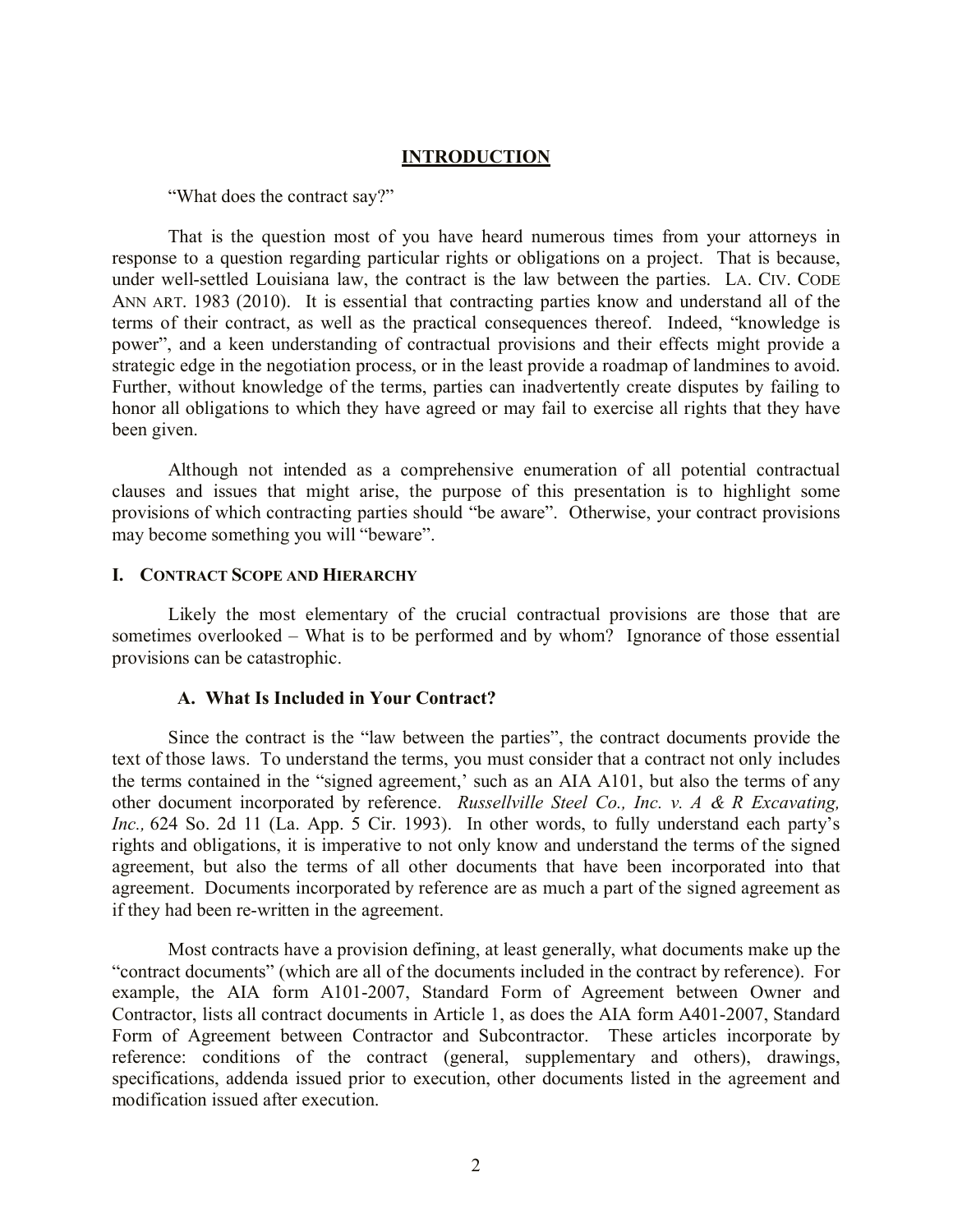#### *1. Review the Enumeration of Plans, Specifications, Proposals, and Other Documents to Confirm Accuracy.*

While there may be a general "contract documents" provision listing all documents to be considered as part of the agreement, there also may be a specific provision enumerating and listing the contract documents, such as the AIA Form 101, Article 9 or AIA Form 401, Article 16. Regardless of whether there is only a general provision or a more specific listing, it is crucial that both contracting parties agree on and understand not only the documents being incorporated, like drawings, specifications, etc., but the specific drafts that are being incorporated. The usual practice is to reference the documents by name and draft date. A better practice is to initial the specific documents that are to be considered incorporated so that there is no dispute as to what was intended to be incorporated. It is easy to have misunderstandings where there are multiple drafts and revisions to drafts being circulated before the contract is executed, as some may have the same date or different/outdated drafts may have inadvertently been used for revisions.

Many contractors on private projects include limitations in their bid proposals. However, if those proposals are not specifically incorporated into the final contract, a court likely will determine later that those limitations do not apply. It is imperative that the bid proposal (or at least the specific limitations contained in the proposal) be incorporated by reference into any final contract, even though the document was exchanged in the bidding process and formed a basis of the contractor's willingness to perform the work. Louisiana law recognizes that when a contract can be interpreted through its four corners, the parties are not allowed to reference extraneous documentation. LA. CIV. CODE ANN. art. 1848 (2010); *See Sanders v. Ashland Oil,*  Inc., 696 So. 2d 1031, 1036 (La. App. 1 Cir. 1997) (stating "[c]ontracts, subject to interpretation from the instrument's four corners without the necessity of extrinsic evidence, are to be interpreted as a matter of law, and the use of extrinsic evidence is proper only where a contract is ambiguous after an examination of the four corners of the agreement"). This issue becomes more critical when the contract also contains an "integration" or "merger" clause providing that the contract represents the entire agreement between the parties and supersedes any prior negotiations or agreements. *Condrey v. SunTrust Bank of Georgia*, 429 F.3d 556, 564 (5<sup>th</sup> Cir. 2005) (stating "by its very definition, an integration or merger clause negates the legal introduction of parole evidence"). A sample integration clause is set forth below:

> This Subcontract and the Contract Documents, insofar as they relate in any part or in any way to the Work undertaken herein, represents the entire and integrated agreement between the parties hereto, and supersedes prior negotiations, representations or agreements, either written or oral, and any additions or changes to this Subcontract shall be in writing.

### *2. Review Statute and Code References that Might Be Included by Reference – Federal Labor Standards, Owner's Guidelines, Policies, etc.*

Some contracts may also incorporate non-traditional documents, such as owner guidelines for how work in occupied buildings will be performed or the prime contractor's drug testing procedures. Other contract provisions may incorporate by reference labor standards,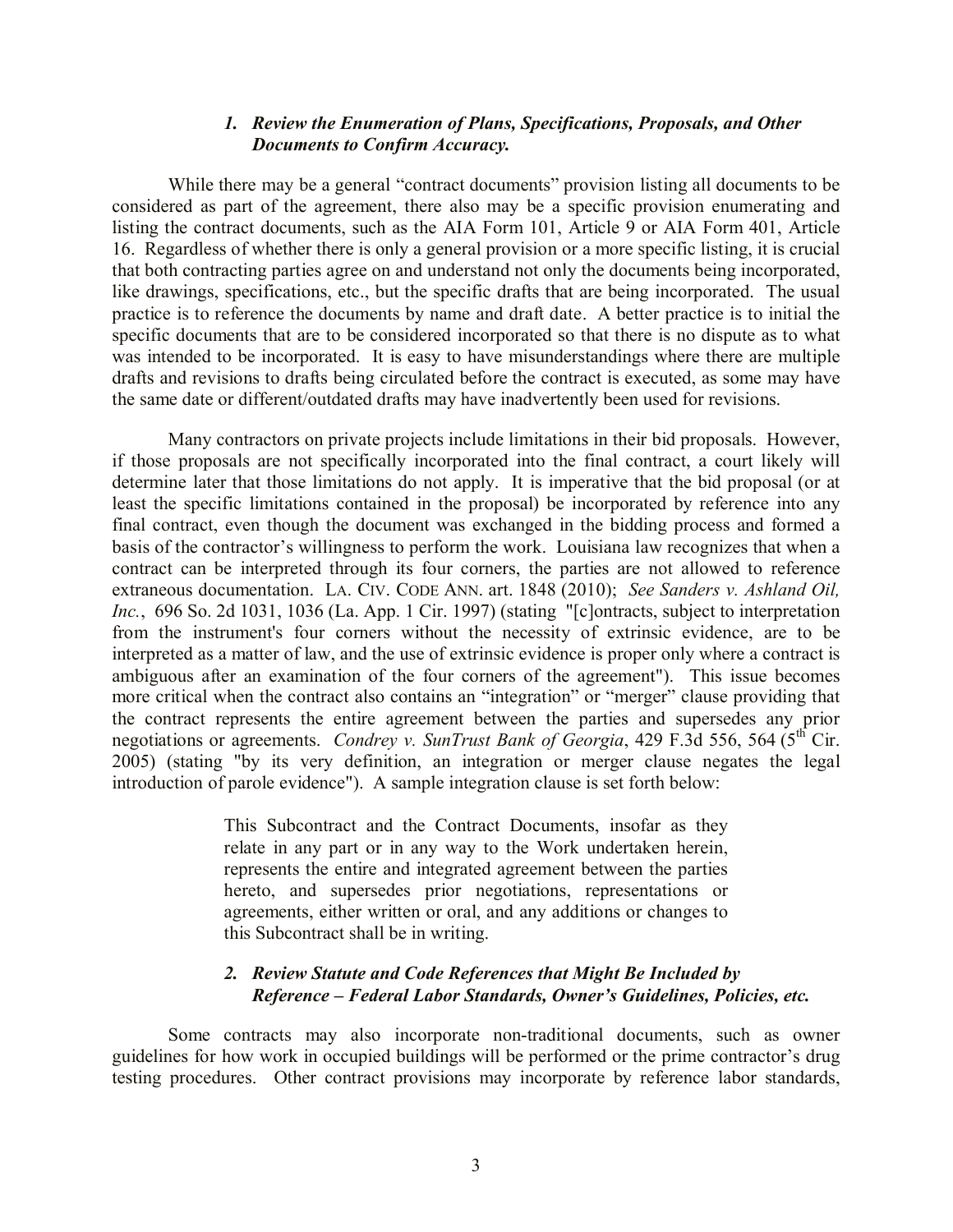specific statutes and codes, as well as a variety of other standards. Examples of various inclusion by reference clauses are below:

> Subcontractor acknowledges he has read Contractor's "Hazard Communications", Policy Number 201, Effective Date 1-01-93. This policy is made a part of this Subcontract Agreement as if attached, and Subcontractor agrees to enforce provisions of this policy on his employees and his Subcontractors' and vendors' employees. The Subcontractor and will abide by all requirements of the program where it is more stringent than Subcontractor's program.

> The Subcontractor acknowledges he has read Contractor's "Corporate Safety and Health Policy (Program)", Policy Number 100, Effective Date 11-01-92. This policy is made a part of this Subcontract Agreement as if attached, and Subcontractor agrees to enforce provisions of this policy on his employees and his Subcontractors' and vendors' employees. The Subcontractor also agrees to abide by any job site procedures on site access, parking or other site specific requirements the Contractor may establish.

> The Subcontractor acknowledges he has read Contractor's "Substance Abuse/Self-Help Referral Policies (Program)", Policy Number 110, Effective Date 3-01-92. This policy is made a part of this Subcontract Agreement as if attached and Subcontractor agrees to enforce provisions of this policy on his employees and his Subcontractors' and vendors' employees. Under the policy, Contractor has the right to request random testing at the Project site, and in cases of accident of Subcontractors' employees and his Subcontractors' and vendors' employees.

# *3. Understand Any Incorporation of Other Contracts and Assumptions of Duties.*

Most subcontracts include a provision that incorporates by reference the prime contract between the owner and the prime contractor. This is understandable and expected from the prime contractor, inasmuch as the subcontractor is agreeing to perform a portion of the work that the prime contractor has agreed to perform for the owner.

The issues that usually arise in assuming duties in the prime contract are that (1) a copy of the prime contract is not provided to the subcontractor; (2) the incorporation is not limited to how the prime contract affects the work being performed by the subcontractor; and/or (3) the incorporation language is not bilateral.

While it is best for the subcontractor to avoid having the prime contract incorporated into its subcontract, it is not likely that the subcontractor can escape such incorporation. An example of an incorporation provision that is problematic for the subcontractor is set forth below: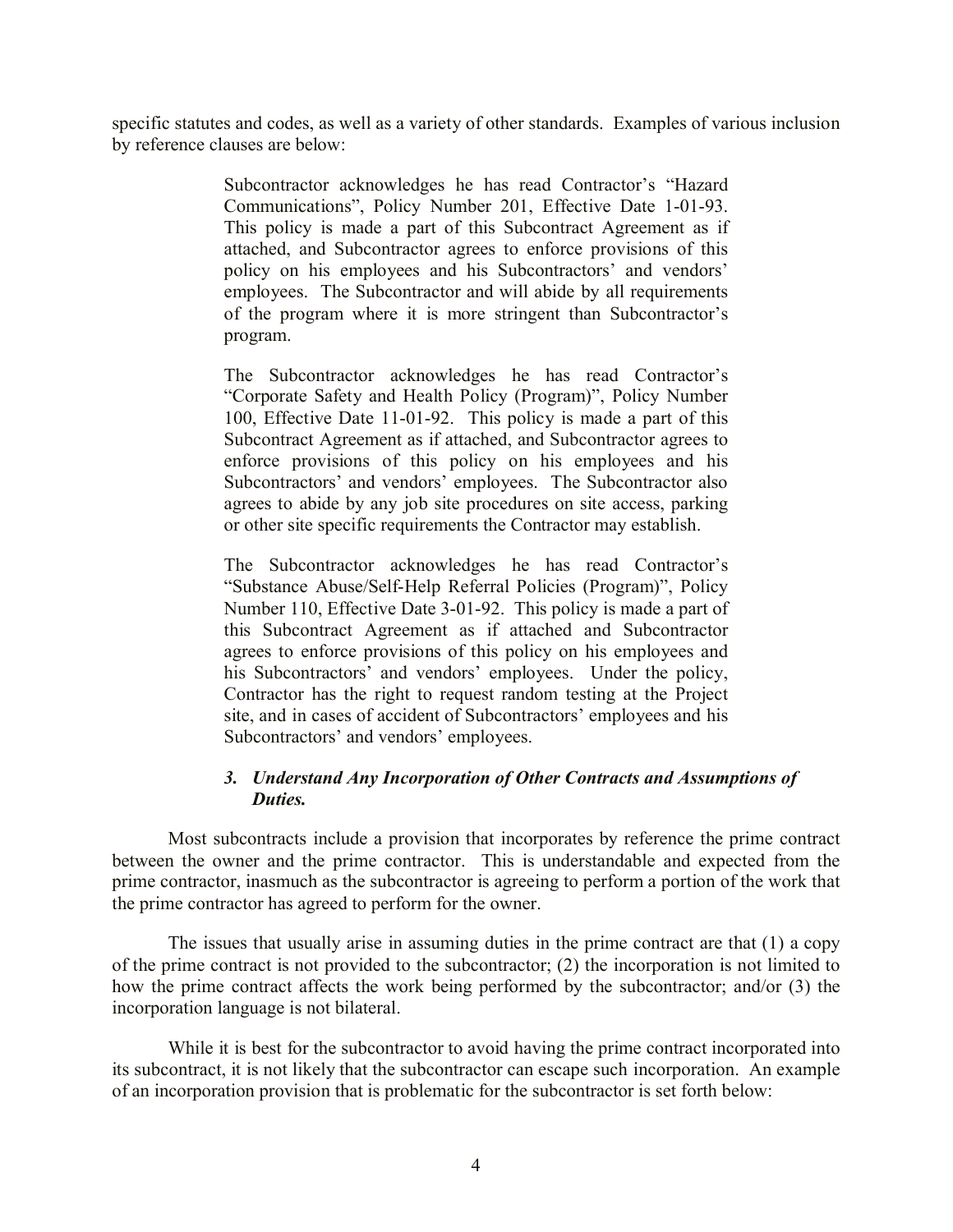The Subcontractor shall be bound to the Contractor by all terms and conditions of this Subcontract and, except as otherwise provided herein, by all terms and conditions of the Prime Contract between the Owner and Contractor, which is incorporated by reference into this Subcontract and is an integral part of this Subcontract. The Prime Contract includes, but is not limited to, the Agreement between the Contractor and the Owner; all general, supplementary, special conditions; all drawings, specifications, details, and standards; all addenda, modifications, and revisions to any of the foregoing; and all other documents or requirements incorporated into or referenced by the foregoing. The Subcontractor shall assume toward the Contractor all the obligations and responsibilities which the Contractor, by the Prime Contract, assumes toward the Owner. In the event of an ambiguity or conflict in payment or other provisions between the Prime Contract and the Subcontract, this Subcontract shall govern.

A generally acceptable incorporation provision is found in the AIA Form A401, Article 2, set forth below:

## **ARTICLE 2 MUTUAL RIGHTS AND RESPONSIBILITIES**

The Contractor and Subcontractor shall be mutually bound by the terms of this Agreement and, to the extent that the provisions of AIA Document A201–2007 apply to this Agreement pursuant to Section 1.2 and provisions of the Prime Contract apply to the Work of the Subcontractor, the Contractor shall assume toward the Subcontractor all obligations and responsibilities that the Owner, under such documents, assumes toward the Contractor, and the Subcontractor shall assume toward the Contractor all obligations and responsibilities which the Contractor, under such documents, assumes toward the Owner and the Architect. The Contractor shall have the benefit of all rights, remedies and redress against the Subcontractor that the Owner, under such documents, has against the Contractor, and the Subcontractor shall have the benefit of all rights, remedies and redress against the Contractor that the Contractor, under such documents, has against the Owner, insofar as applicable to this Subcontract. Where a provision of such documents is inconsistent with a provision of this Agreement, this Agreement shall govern.

#### **B. There Should be a Specific Hierarchy of Contract Documents.**

Not only is it important to understand exactly which documents are incorporated into and form the terms of your contract, it is equally important to understand the relationship between and among those documents. No matter how much time and effort goes into drafting documents, there will always be conflicts between documents. Without a clause specifically delineating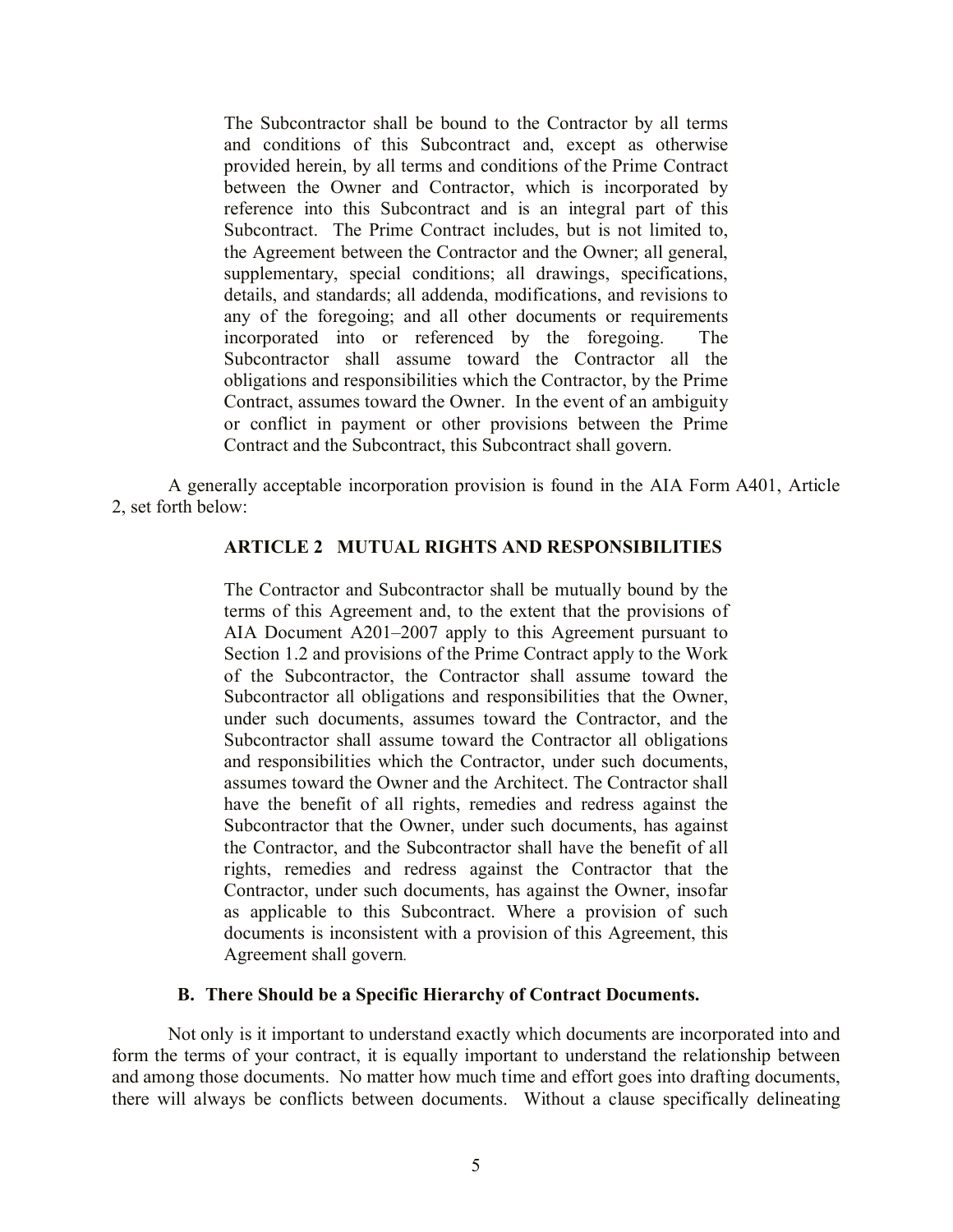which document controls in a conflict, the parties are left arguing the standard contract interpretation language -- the more specific governs over the more general. *See, e.g.*, *Smith v. Burton,* 928 So. 2d 74 (La. App. 1 Cir. 2005); *Mixon v. St. Paul Fire & Marine Ins. Co. of St. Paul, Minn.,* 84 So. 790 (La. 1920). Of course, such concepts may lead to different results depending on whether the court determines that plans or specifications are more specific.

Some contracts simply provide that, should there be a conflict between individual contract documents, the document requiring the highest and best standard applies. There is nothing inherently wrong with resolving conflicts in this manner, but the contractor must understand that he is agreeing to this standard. Some contracts provide that if there is a conflict between the individual contract documents, the prime contractor (in the case of a subcontract) or the owner (in the case of a prime contract) gets to decide the true intent and proper construction and correct meaning of the drawings and specifications. These provisions are obviously problematic for the party that does not get to make the determination.

It is best for all parties to include a specific clause delineating the hierarchy of documents, and to let the documents speak for themselves, without reserving either party's ability to make binding determinations. Under these circumstances, each party gets to interpret the documents, but those determinations are subject to review by a court, which review generally stimulates amicable resolutions of disputes.

## **II. OWNERSHIP/INTELLECTUAL PROPERTY ISSUES**

Although typically not at the forefront during parties' contract negotiations, there are significant intellectual property issues of which contracting parties should be aware, including issues involving intellectual property rights regarding the design on the project and rights regarding inventions and processes developed during the project.

# **A. "Instruments of Service" and Intellectual Property Rights Regarding Design**

Under the AIA A201-2007, "Instruments of Service" are defined as:

representations, in any medium of expression now known or later developed, of the tangible and intangible creative work performed by the Architect and the Architect's consultants under their respective professional services agreements. Instruments of Service may include, without limitation, studies, surveys, models, sketches, drawings, specifications, and other similar materials.<sup>1</sup>

Most contracts, like the A201, typically provide that the architect and the architect's consultants are deemed the authors and owners of their respective Instruments of Service and retain all ownership rights, including copyrights:

> **§ 1.5.1** The Architect and the Architect's consultants shall be deemed the authors and owners of their respective Instruments of

*See* A201-2007, § 1.1.7.

 $\frac{1}{1}$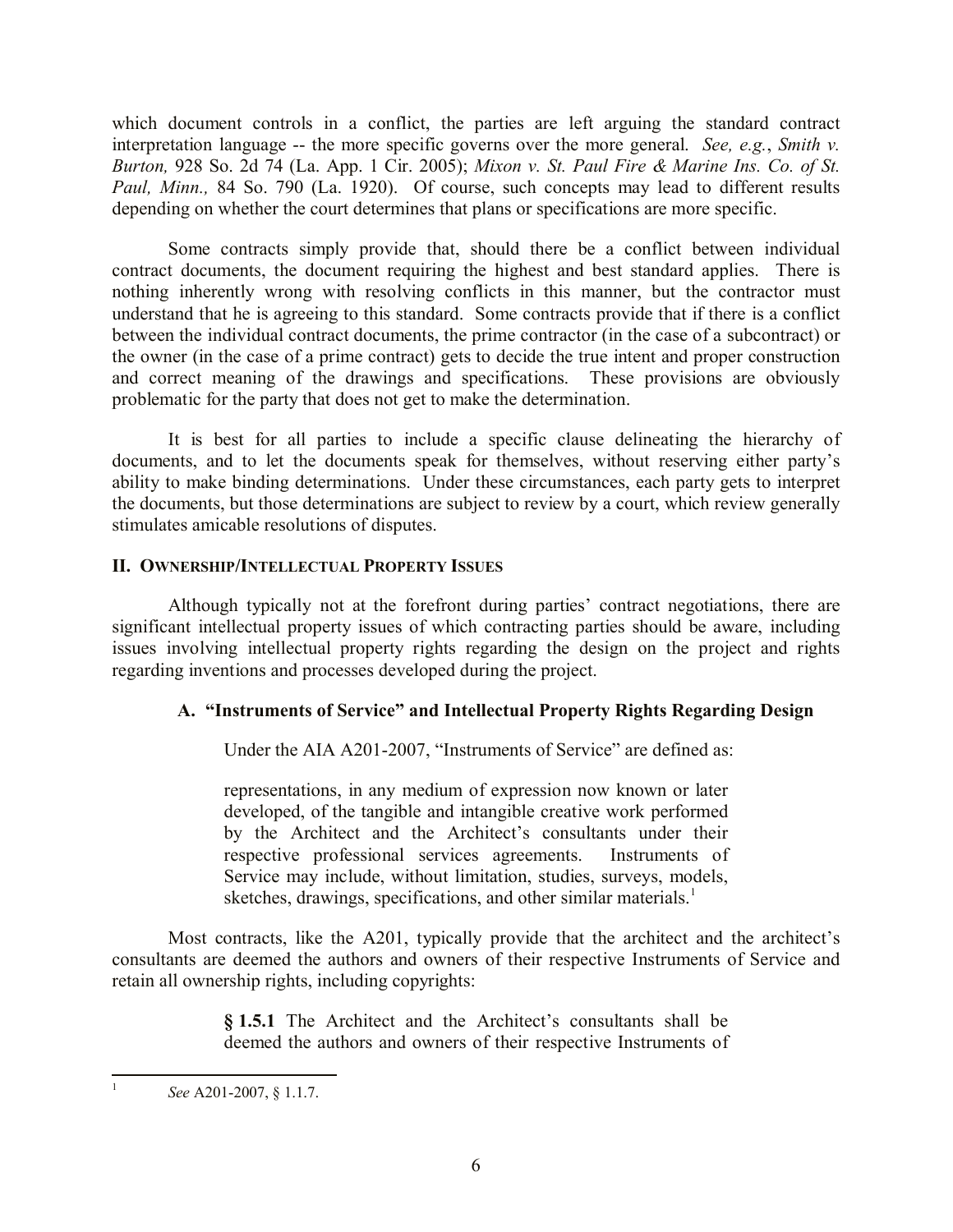Service, including the Drawings and Specifications, and will retain all common law, statutory and other reserved rights, including copyrights. The Contractor, Subcontractors, Sub-subcontractors, and material or equipment suppliers shall not own or claim a copyright in the Instruments of Service. Submittal or distribution to meet official regulatory requirements or for other purposes in connection with this Project is not to be construed as publication in derogation of the Architect's or Architect's consultants' reserved rights. $2$ 

However, in some instances, an owner or contractor (if the design professional is retained by the contractor) may wish to revise or include contractual provisions in both the design contract and prime contract to provide that they instead own all intellectual property rights to the design, especially when significant fees are paid to the design professional and when the owner or contractor might possibly utilize the design or aspects thereof for future projects.

## **B. Indemnity Regarding Intellectual Property Rights.**

Many contracts, like the A201-2007, also require the contractor to indemnify the owner and architect from damages regarding claims for infringement of copyrights and patent rights due to a contractor's failure to pay all necessary royalties and license fees:

## **§ 3.17 ROYALTIES, PATENTS AND COPYRIGHTS**

The Contractor shall pay all royalties and license fees. The Contractor shall defend suits or claims for infringement of copyrights and patent rights and shall hold the Owner and Architect harmless from loss on account thereof, but shall not be responsible for such defense or loss when a particular design, process or product of a particular manufacturer or manufacturers is required by the Contract Documents, or where the copyright violations are contained in Drawings, Specifications or other documents prepared by the Owner or Architect. However, if the Contractor has reason to believe that the required design, process or product is an infringement of a copyright or a patent, the Contractor shall be responsible for such loss unless such information is promptly furnished to the Architect.<sup>3</sup>

In a non-AIA contract, a contractor should ensure that, like the A201-2007, the contractor is not undertaking the obligation to indemnify the owner and design professional from all claims

 $\frac{1}{2}$ *See* A201-2007, § 1.5.1.

<sup>3</sup> *See* A201-2007, § 3.17.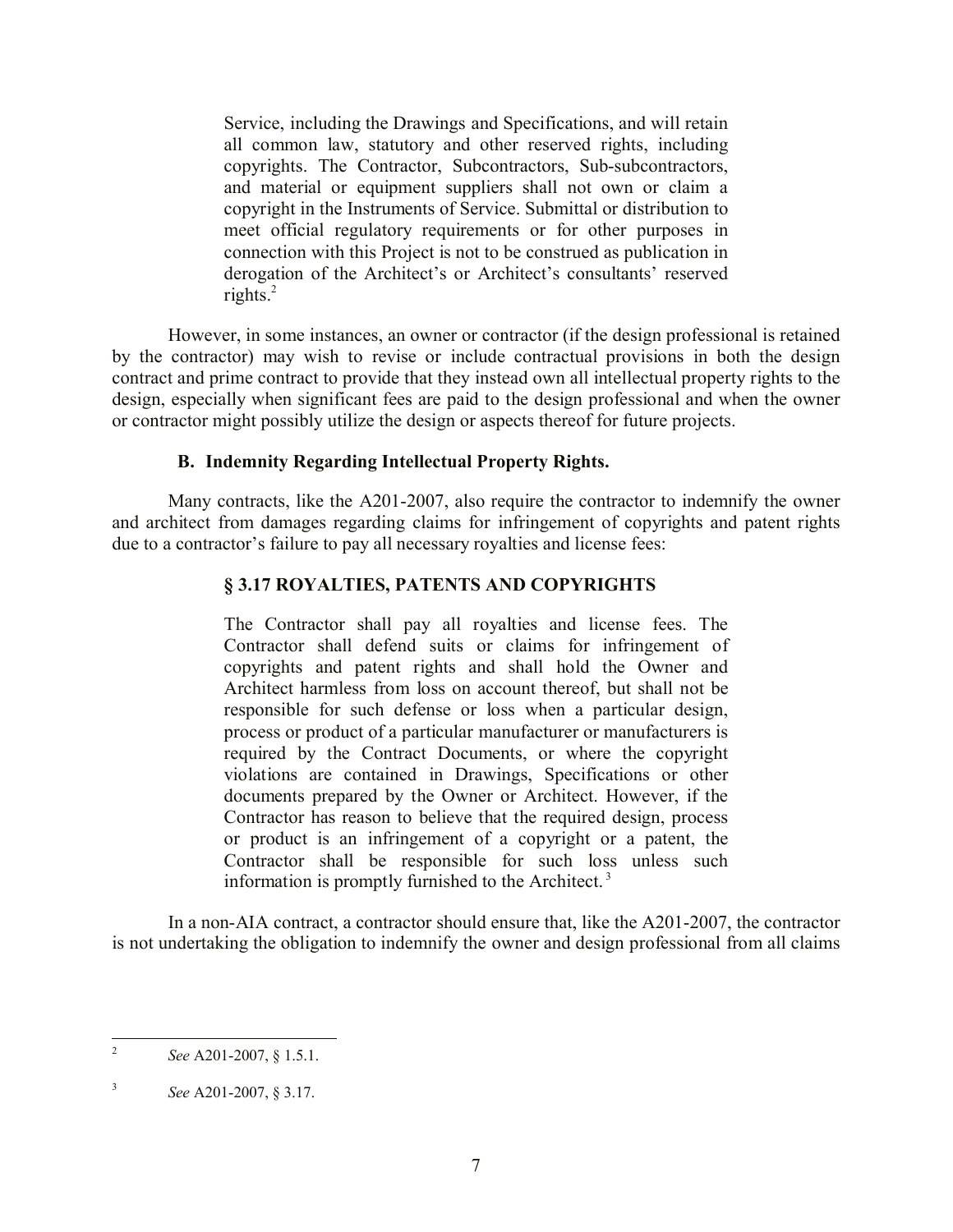for infringement of copyrights and patent rights, since some claims may arise from the design professionals' or owner's infringement in the design.<sup>4</sup>

# **C. Inventions and Processes Developed During the Project.**

Although not typically at issue, contractors should also consider carefully provisions regarding the intellectual property ownership of inventions and processes developed during the project. Some owners insert provisions stating that the owner owns all intellectual property regarding all inventions and processes developed by a contractor on a project. If the contractor believes there may be new processes or inventions developed as a result of the project work, and wishes to retain all associated intellectual property rights, the contractor should strike such a provision.

## **III.OWNER'S SEPARATE CONTRACTORS**

If an Owner will be using separate contractors for any portion of the project, it is imperative that you pay close attention to any provisions of your contract that address coordination efforts with those additional contractors. Some owners will insert provision into prime contracts requiring that the prime contractor agree to schedule its work so as to not interfere with the other owner contractors' work. While such a provision may seem innocuous at first blush, it could cause unforeseen costs to the prime contractor if such coordination efforts affect the prime contractor's productivity and ability to schedule its work in the most efficient manner.

Prime contractors should secure language limiting their obligations to accommodate owner contractors to accommodations that are reasonable under the circumstances, and should seek contract language preserving the prime contractor's ability to recover additional costs incurred due to unforeseeable or unreasonable actions by the owner's other contractors.

# **IV. REVIEW AND ACCEPTANCE OF SITE CONDITIONS**

Typically, contractors should ensure their contracts confirm that they are not responsible for unforeseen site conditions that may arise during a project. However, some contracts might include representations that a contractor has reviewed the site and confirmed that the site is acceptable for the project work. Such a provision, while benefiting owners, can erode a contractor's ability to recover claims regarding unforeseen site conditions. Instead, contractors should limit such language to include, at most, a representation that the contractor has visited the site and is *generally* familiar with the site conditions under which the work is to be performed. For example, the A201-1997 provides such a compromise:

> **§ 3.2.1** Execution of the Contract by the Contractor is a representation that the Contractor has visited the site, become generally familiar with local conditions under which the Work is to

 $\frac{1}{4}$ 

*Id*.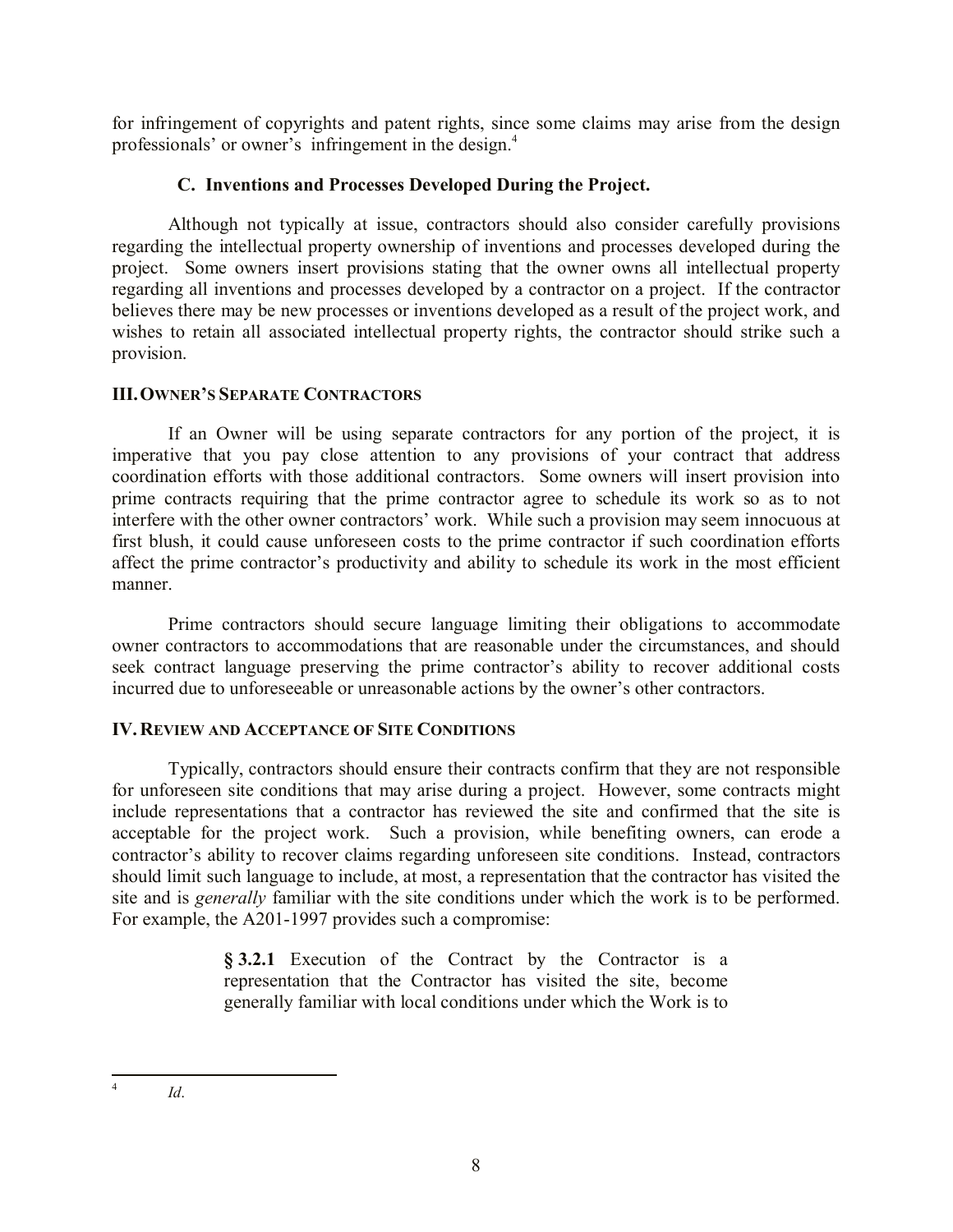be performed and correlated personal observations with requirements of the Contract Documents.<sup>5</sup>

#### **V. REVIEW AND ACCEPTANCE OF DESIGN**

Some contracts may contain provisions stating that a contractor has reviewed the design, has confirmed that there are no errors, omissions, or inconsistencies in the plans and specifications, and that the design is appropriate for the project. Because such provisions erode or eliminate protections provided contractors under Louisiana law, contractors should avoid such provisions.

Louisiana law provides that:

No contractor, including but not limited to a residential building contractor, as defined in R.S. 37:2150.1(9), shall be liable for destruction or deterioration of or defects in any work constructed, or under construction, by him if he constructed, or is constructing, the work according to plans or specifications furnished to him which he did not make or cause to be made and if the destruction. deterioration, or defect was due to any fault or insufficiency of the plans and specifications. This provision shall apply regardless of whether the destruction, deterioration, or defect occurs or becomes evident prior to or after delivery of the work to the owner. The provisions of this Section shall not be subject to waiver by the contractor.

La. R.S. 9:2771.

Accordingly, although La. R.S. 9:2771's protections cannot be contractually waived, those protections can be eroded if the contractor participates in the design or adopts and approves the project design. *See Hageman v. Foreman*, 539 So. 2d 678, 682 (La. App. 3 Cir. 1989); *A & M Pest Control Serv., Inc. v. Fejta Constr. Co., Inc.*, 338 So. 2d 946, 951 (La. App. 4 Cir. 1976).

Of course, contractors may receive resistance from owners regarding elimination of such provisions, and owners typically justify their resistance due to their reliance on the Contractor's experience. In such a case, the contractor might offer a compromise and adopt a provision stating that, while the contractor is not responsible for the design, the contractor is obligated to report and request clarification regarding any *known* errors, inconsistencies, or omissions in the design, similar to what is provided in the A201-2007:

> **§ 3.2.2** Because the Contract Documents are complementary, the Contractor shall, before starting each portion of the Work, carefully study and compare the various Contract Documents relative to that portion of the Work, as well as the information furnished by the Owner pursuant to Section 2.2.3, shall take field

 5 *See* A201-2007, § 3.2.1.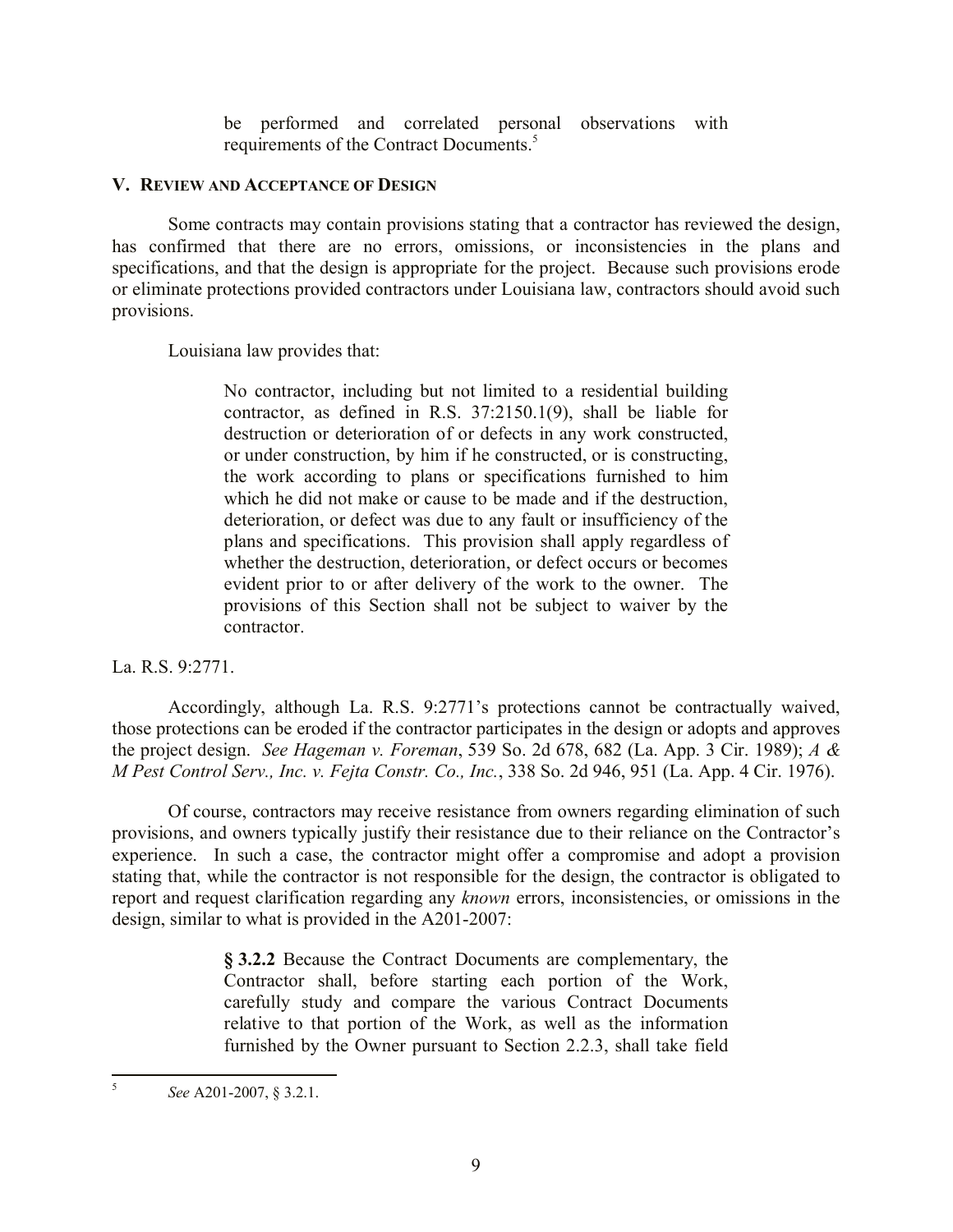measurements of any existing conditions related to that portion of the Work, and shall observe any conditions at the site affecting it. These obligations are for the purpose of facilitating coordination and construction by the Contractor and **are not for the purpose of discovering errors, omissions, or inconsistencies in the Contract Documents; however, the Contractor shall promptly report to the Architect any errors, inconsistencies or omissions discovered by or made known to the Contractor as a request for information in such form as the Architect may require. It is recognized that the Contractor's review is made in the Contractor's capacity as a contractor and not as a licensed design professional, unless otherwise specifically provided in the Contract Documents.** 

**§ 3.2.3** The Contractor is not required to ascertain that the Contract Documents are in accordance with applicable laws, statutes, ordinances, codes, rules and regulations, or lawful orders of public authorities, but the Contractor shall promptly report to the Architect any nonconformity discovered by or made known to the Contractor as a request for information in such form as the Architect may require.

**§ 3.2.4** If the Contractor believes that additional cost or time is involved because of clarifications or instructions the Architect issues in response to the Contractor's notices or requests for information pursuant to Sections 3.2.2 or 3.2.3, the Contractor shall make Claims as provided in Article 15. **If the Contractor fails to perform the obligations of Sections 3.2.2 or 3.2.3, the Contractor shall pay such costs and damages to the Owner as would have been avoided if the Contractor had performed such obligations. If the Contractor performs those obligations, the Contractor shall not be liable to the Owner or Architect for damages resulting from errors, inconsistencies or omissions in the Contract Documents, for differences between field measurements or conditions and the Contract Documents, or for nonconformities of the Contract Documents to applicable laws, statutes, ordinances, codes, rules and regulations, and lawful orders of public authorities.**<sup>6</sup>

### **VI.PAYMENT ISSUES**

There are many issues that may arise in connection with contract payments. It seems that owners and prime contractors continue to come up with creative ways to make getting paid more complicated.

 6

*See* A201-2007, §§ 3.2.2. 3.2.3, and 3.2.4 (emphasis added).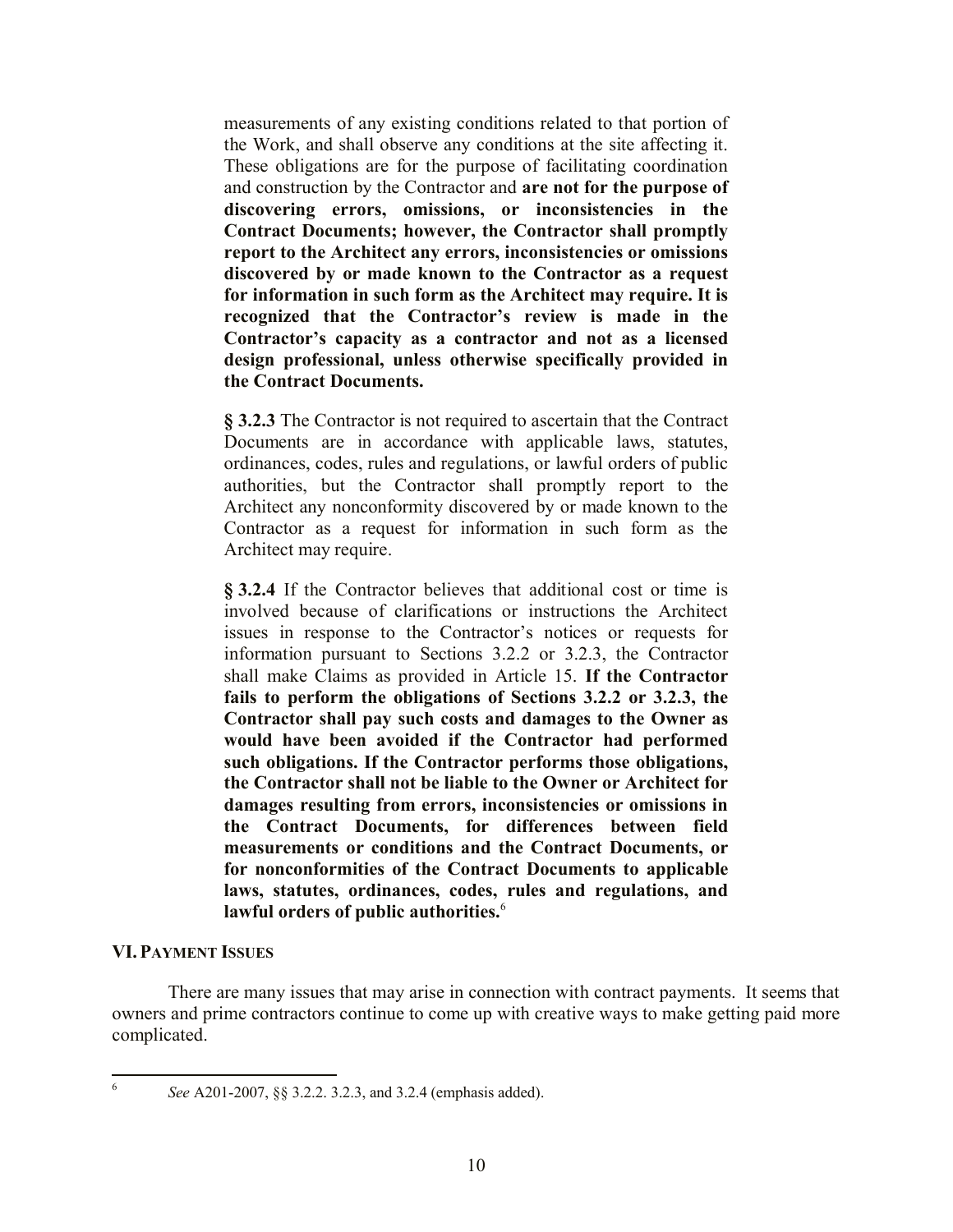#### **A. "Pay when Paid" v. "Pay if Paid" Clauses**

Prime contractors routinely seek to limit their payment obligations to subcontractors to situations where the prime contractor has been paid by the owner. Obviously, a prime contractor does not want to fund the project for the owner in the hope that it eventually gets paid. Louisiana courts, however, draw a distinction between "paid when paid" clauses and "paid if paid" clauses. *Vector Elec. & Controls, Inc. v. JE Merit Constructors, Inc.*, 2006 WL 3208462 (La. App. 1 Cir. 2006). If the court determines that the subcontractor payment clause is a "paid when paid" clause, the prime contractor will not be excused from paying its subcontractor, even if the prime contractor does not eventually get paid by the owner. *Southern States Masonry, Inc. v. J.A. Jones Const. Co.*, 507 So. 2d 198, 205 (La. 1987) (interpreting a "paid when paid" clause, the court stated that "normally and legally, the insolvency of the owner will not defeat the claim of the subcontractor against the prime contractor.") However, if the court finds that the parties entered into a "paid if paid" clause, the prime contractor's obligation to pay the subcontractor does not arise unless the prime contractor is paid by the owner. *Imagine Const., Inc. v. Centex Landis Const. Co., Inc.*, 707 So. 2d 500, 502 (La. App. 4 Cir. 1998) (interpreting a "paid if paid" clause, the court stated that "payment is to be made to the subcontractor only if actual payment is made to the contractor by the owner.")

In order to find that a clause is a "paid if paid" clause rather than a "paid when paid" clause, the law requires that the document expressly provide that payment by the owner is a condition precedent or suspensive condition<sup>7</sup> to any obligation by the prime contractor to pay the subcontractor. For instance in *Imagine Const., Inc.,* the contract language provided that "actual receipt of full payment from Owner shall be a condition precedent to the bringing of any action by Subcontractor . . . relating to Contractor's failure to make payment." *Id.* at 502. The contract language was upheld as a valid suspensive condition. The AIA Form A401 provides only that "[t]he Contractor shall pay the Subcontractor each progress payment no later than seven working days after the Contractor receives payment from the Owner." Under Louisiana law, this language likely is insufficient to qualify as a "paid if paid" clause. Another example of a "paid if paid" clause is set forth below:

> Notwithstanding anything to the contrary in this Subcontract, in the Prime Contract, or in any bond or other document, the Owner's approval of the Subcontract Work for which payment is requested and the Contractor's actual receipt of payment from the Owner for such work shall both be absolute conditions precedent to any right of the Subcontractor to receive any form of payment whatsoever from the Contractor. Both progress payments and final payment to the Subcontractor shall be made only out of funds actually received by the Contractor from the Owner for progress payments or for

 $\overline{a}$ <sup>7</sup> Black's Law Dictionary defines "condition precedent" as "[a]n act or event, other than a lapse of time, that must exist or occur before a duty to perform something promised arises." The Louisiana Supreme Court recognized in *Southern States Masonry, Inc. v. J.A. Jones Const. Co.*, 07 So. 2d 198, 204 n. 15 (La. 1987), that the common law term "condition precedent" is analogous to the civilian term "suspensive condition."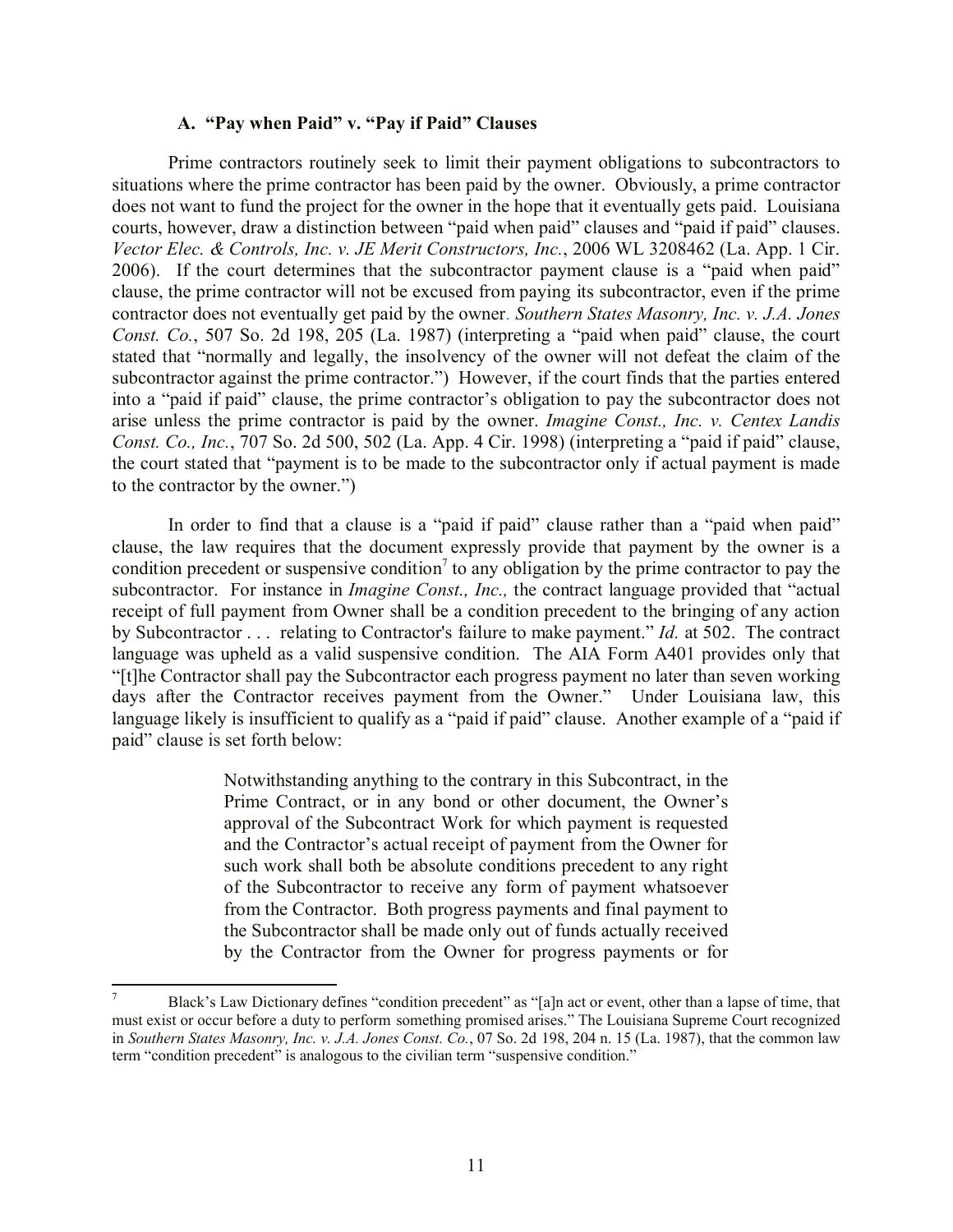final payment of the Prime Contract and only to the extent said progress payments or final payment reflect Subcontract Work which has been satisfactorily performed by Subcontractor in strict accordance with this Subcontract and which has been approved and paid by Owner.

From a subcontractor's perspective, such "paid if paid" clauses can be very onerous, as the subcontractor must meet payroll and pay its expenses, regardless of whether it has received payment from the prime contractor. Should the subcontractor be faced with a "paid if paid" clause, other than bargain away that clause, it should insure that all other rights to payments against the owner and privileges against the owner's property are preserved. In addition, the Subcontractor must insure that the owner does not get too far "in front" on the project, which ability is tied directly to the subcontractor's and contractor's ability to suspend work for non payment. Subcontractors also should attempt to limit the applicability of the "paid if paid" clause to nonpayment by the owner related to the subcontractor's work, which is a reasonable request of a prime contractor.

#### **B. Other Prerequisites to Payment**

Other issues affecting both the prime contractor's and subcontractor's ability to secure payment for their work are conditions imposed with submitting payment applications. One such onerous condition is that of proving payment to those down the chain before being entitled to payment from the owner or prime contractor. These clauses essentially require that the lowertier contractor fund the job. A better middle ground is to require proof of payment to subcontractors and vendors to the extent of previous payments received. It is also reasonable for prime contractors and subcontractors to obtain, "conditional releases" which are not effective unless and until the funds are distributed.

Prime contractors and subcontractors also should pay close attention to adjectives describing their work in connection with payment provisions. For example, prime contractors and subcontractors should be careful agreeing to language requiring payment for work that has been performed only in "strict accordance" with contract documents. More problematic is language that provides that payment will be made only if the work has been performed to the satisfaction of the owner or prime contractor or only if it has been accepted by the owner or prime contractor. This concern also applies if the approval or acceptance of the architect is required before payment. It is better to agree to language providing that the work will be performed in accordance with contract documents and do not allow a specific individual to make a binding determination of what work is "in accordance."

### **C. Evidence of Owner's Ability to Pay**

A critical issue for both prime contractors and subcontractors is the owner's ability to fund the project. With more and more project-specific entities being formed, and financial institutions perfecting their privileges on project property, contractors are left generally trusting that they will be compensated for their effort. A key provision relating to this issue requires the owner to provide the prime contractor with proof of funding. This proof most likely would be in the form of approved financing from a lender. Subcontractors generally have no right to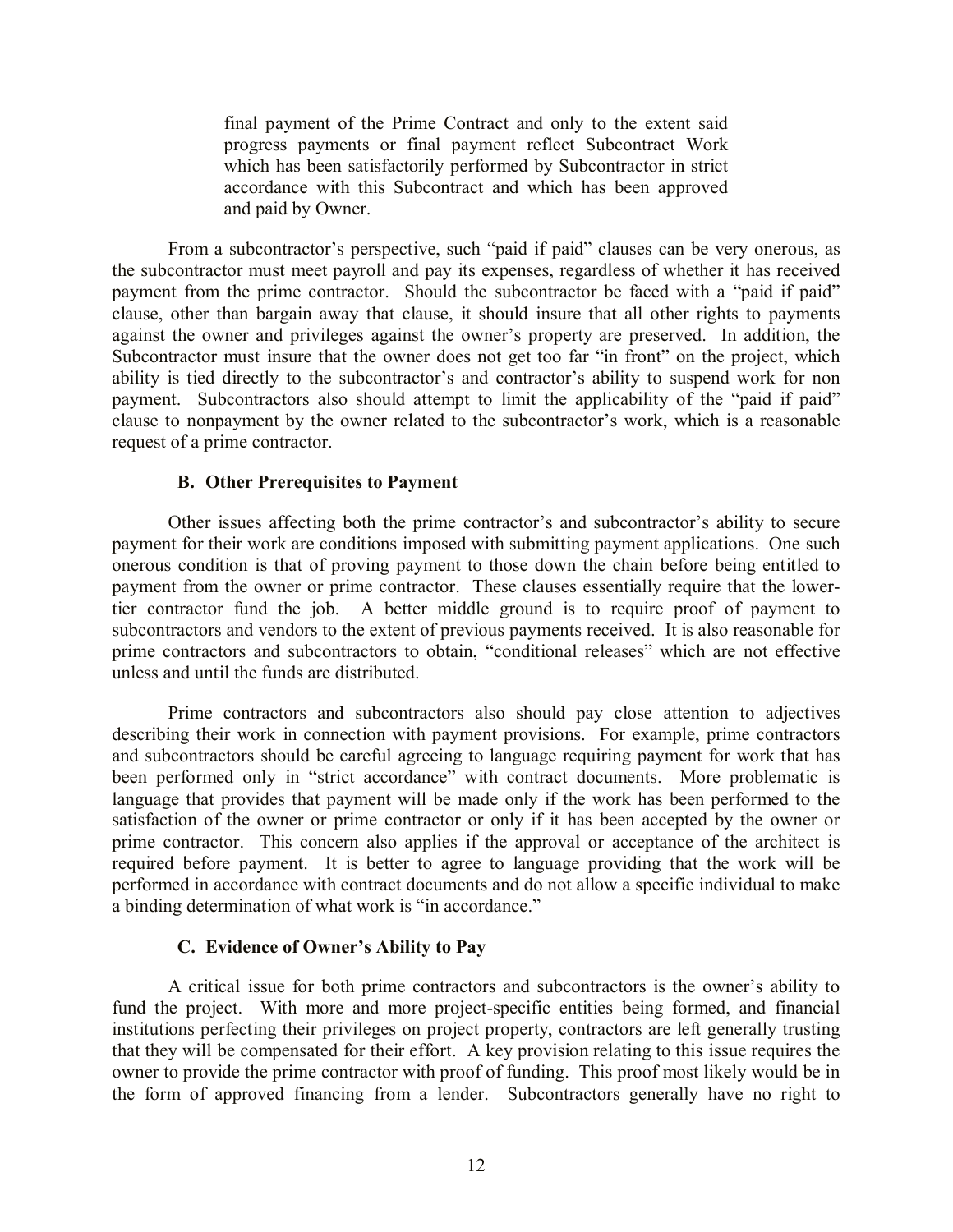contractually require proof of financing from the owner, but can require that the prime contractor obtain such proof.

It is in the prime contractor's best interest to have, as a prerequisite to beginning work, a requirement that the owner provide proof of the owner's ability to pay. In addition, the prime contract should allow the prime contractor to seek additional proof through out the project should the prime contractor have reasonable cause to believe funding issues have change. Not only should the prime contractor require that the owner supply proof of the project's financial viability, but the prime contract should specifically provide for the prime contractor's right to suspend its work until the proof has been provided, as well as to terminate the contract should the proof not be provided within a specified period of time.

### **VII. CLAIMS**

Like the payment provisions discussed above, provisions governing a contractor's or subcontractor's claims are important and warrant attention. Contractors and subcontractors should be aware of provisions concerning the timing and presentation of claims as well as limitations on claims that can be asserted.

Clauses setting forth notice requirements in construction contracts generally state that a contractor must give certain timely notices to the owner of events giving rise to claims for additional compensation or damages. Most typical is a notice requirement regarding delays to the contractor's performance. Many times such clauses require written notice delivered to a specified address within a certain period of time. *See O & M Const., Inc. v. State, Div. of Admin.,* 576 So. 2d 1030, 1045 (La. App. 1 Cir. 1991) (contractor's delay claim rejected on alternative bases of failure to provide notice and failure to prove delay). Louisiana courts have generally held that the terms of the contract bind the parties; if the notice provision is clear and unambiguous, it will be enforced. *Equitable Real Estate Co. v. National Surety Co.*, 63 So. 104, 107 (La. 1913); *Pamper Corp. v. Town of Marksville*, 208 So. 2d 715 (La. App. 3 Cir. 1968), *writ denied*, 210 So. 2d 509 (La. 1968); *Meaux v. Southern Constr. Corp.*, 159 So. 2d 156 (La. App. 3 Cir. 1963), *writ denied*, 162 So. 2d 9 (La. 1964).

Nevertheless, the parties may tacitly revoke notice clauses through their actions. Failure to insist on compliance with notice requirements may waive all or a part of the notice requirements. *See Nat Harrison Assoc, Inc. v. Gulf States Utilities Co.*, 491 F.2d 578, 583, *reh'g*  denied, 493 F.2d 1405 (5<sup>th</sup> Cir. 1974); *Compagna v. Smallwood*, 428 So. 2d 1343, 1348 (La. App. 4 Cir. 1983); *Pelican Elec. Contractors v. Neumeyer*, 419 So. 2d 1, 4-5 (La. App. 4 Cir. 1982), *writ denied*, 423 So. 2d 1150 (La. 1982).

Another clause commonly found in construction contracts is a "no damage for delay" clause. At first blush, some "no damage for delay" clauses may seem to violate public policy in that they state that no claim shall be made or allowed for damages that arise out of certain types of delay, even some delays caused or controlled by the owner. The Louisiana Supreme Court, however, has found that such clauses are not necessarily against public policy. *Freeman v. Dep.*  of Highways, 217 So. 2d 166, 170-71, 175-76 (La. 1968).<sup>8</sup> Despite this, due to the possibility of

 $\overline{a}$ <sup>8</sup> Louisiana's Public Works Act, however, provides that "[a]ny provision contained in a public contract which purports to waive, release, or extinguish the rights of a contractor to recover cost of damages, or obtain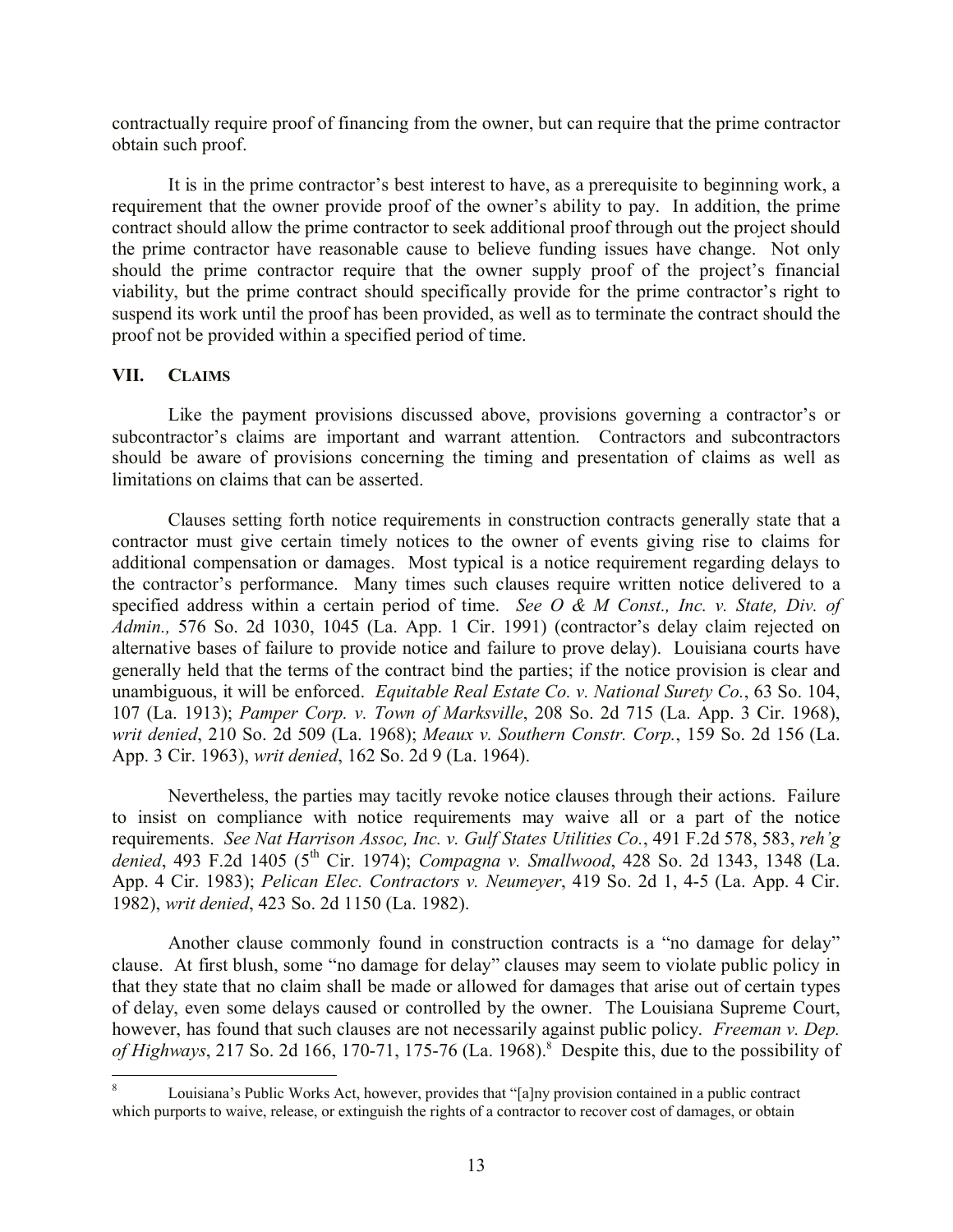severe or harsh results which may result from the use of a "no damage for delay" clause, such clauses are strictly construed. *U.S. Indus*.*, Inc. v. Blake Constr. Co.*, 671 F.2d 546, 544 (D.C. Cir. 1982).

Some contracts also provide for limitations and caps regarding amounts that can be included in claims. For example, some contracts provide limitations regarding the overhead and profit that can be charged for extra work, depending on whether the work is performed by the contractor or subcontractor. One such example of such a clause is below:

> The Contractor and Subcontractor shall be due job-site and home office fixed overhead and profit on the Cost of the Work, but such overhead and profit shall not exceed a combined total of 10% of the direct cost of any portion of work. Additionally, when all or substantially all (as defined in the next sentence) of the Work reflected on a Change Order is to be performed by one or more Subcontractor, the Prime contractor shall not be entitled to charge Overhead and Profit on the Subcontractor's Overhead and Profit. For purposes of this Section, "substantially all" shall mean 95% of the value of the Work reflected on the Change Order, excluding the Prime contractor's fixed job site overhead costs, bond premium costs and insurance costs.

Some contracts also include waivers of consequential damages. In such a case, although such provisions are not typically disfavored, contracting parties should ensure that the damages waived are clearly and accurately defined. One such example is found in the A201-2007:

# **§ 15.1.6 CLAIMS FOR CONSEQUENTIAL DAMAGES**

The Contractor and Owner waive Claims against each other for consequential damages arising out of or relating to this Contract. This mutual waiver includes

**.1** damages incurred by the Owner for rental expenses, for losses of use, income, profit, financing, business and reputation, and for loss of management or employee productivity or of the services of such persons; and

**.2** damages incurred by the Contractor for principal office expenses including the compensation of personnel stationed there, for losses of financing, business and reputation, and for loss of profit except anticipated profit arising directly from the Work.

 $\overline{a}$ equitable adjustment, for delays in performing such contract, if such delay is caused in whole, or in part, by the acts or omissions within the control of the contracting public entity or persons acting on behalf thereof, is against public policy and is void or unenforceable." La. R.S. 38:2216 (H).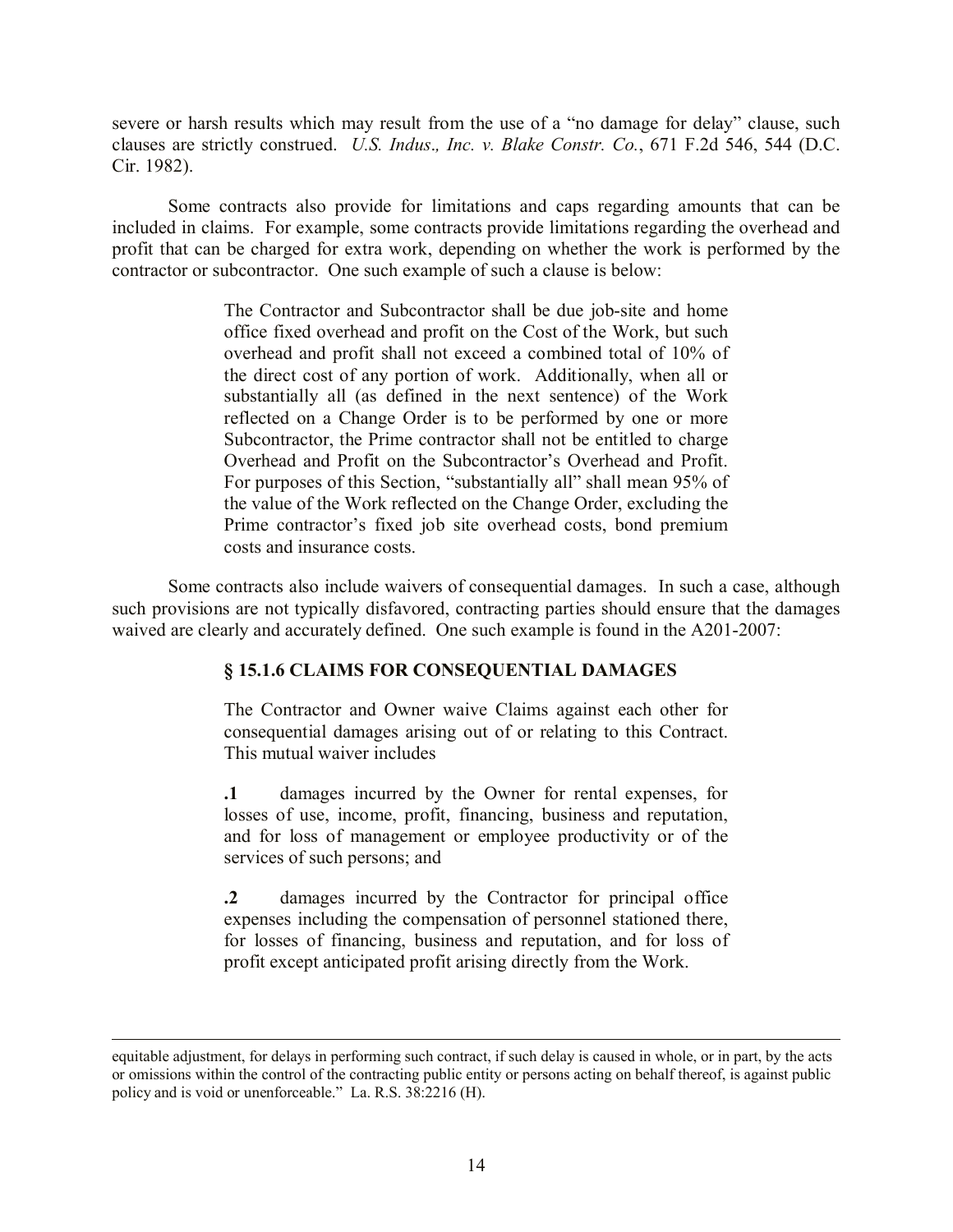This mutual waiver is applicable, without limitation, to all consequential damages due to either party's termination in accordance with Article 14. Nothing contained in this Section 15.1.6 shall be deemed to preclude an award of liquidated damages, when applicable, in accordance with the requirements of the Contract Documents.<sup>9</sup>

Finally, in addition to the contract itself, contractors and subcontractors should pay careful attention to provisions of other contract documents that may result in a waiver of claims. For example, change orders might include language similar to the language below:

> Acceptance of this Change Order will concede and acknowledge receipt of payment for any and all project changes, delays, or charges of any kind to date associated with the referenced project, monetary or otherwise.

In such circumstances, execution of the change order might effectively waive any delay or extra work claims currently pending or remaining to be fully negotiated between the parties.

On the other hand, despite inclusion of notice or waiver provisions, a party might nevertheless claim that the contract has been modified and wavier or notice provisions have been modified. For example, even where the original contract contains a provision that the owner is not liable unless change orders are in writing, construction contracts may be modified orally. *Pelican Elec. Contractors v. Neumeyer*, 419 So. 2d 1, 4-5 (La. App. 4 Cir. 1982), *writ denied*, 423 So. 2d 1150 (La. 1982).; *see also Wisinger v. Casten*, 550 So. 2d 685, 687 (La. App. 2 Cir. 1989); *Grossie v. Lafayette Constr. Co.*, 306 So. 2d 453, 455-56 (La. App. 3 Cir. 1975), *writ denied*, 309 So. 2d 354 (La. 1975); *Anzalone v. Gregory*, 334 So. 2d 504, 506-7 (La. App. 1 Cir. 1976).

A waiver of contractual provisions or requirements may also arise from the actions of the parties. *See, e.g.*, *Big "D" Dirt Services, Inc. v. Westwood, Inc.*, 94-1234 (La. App. 3 Cir. 1995), 653 So. 2d 604. The defense of implied waiver often succeeds when one party has failed to protest a breach of the contract and has continued to perform subsequent to the other party's breach. *Keating v. Miller*, 292 So. 2d 759, 761 (La. App. 4 Cir. 1974). As with other affirmative defenses, the burden of proof is on the party claiming waiver, who must show that the other party had knowledge of its contractual rights and intentionally waived them. *Michel v. Efferson*, 65 So. 2d 115, 119 (La. 1952); *V.P. Owen Constr. Co. v. Dunbar*, 532 So. 2d 835, 837 (La. App. 4 Cir. 1988); *Hemenway Co., Inc. v. Bartex, Inc.*, 373 So. 2d 1356, 1360 (La. App. 1 Cir. 1979), *writ denied*, 376 So. 2d 1272 (La. 1979).

### **VIII. LIEN ISSUES**

Some contract provisions can significantly limit or affect a party's right to assert claims and privileges under the Louisiana Private Works Act, La. R.S. 9:4801, *et seq.*

 $\overline{9}$ A201-2007, § 15.1.6.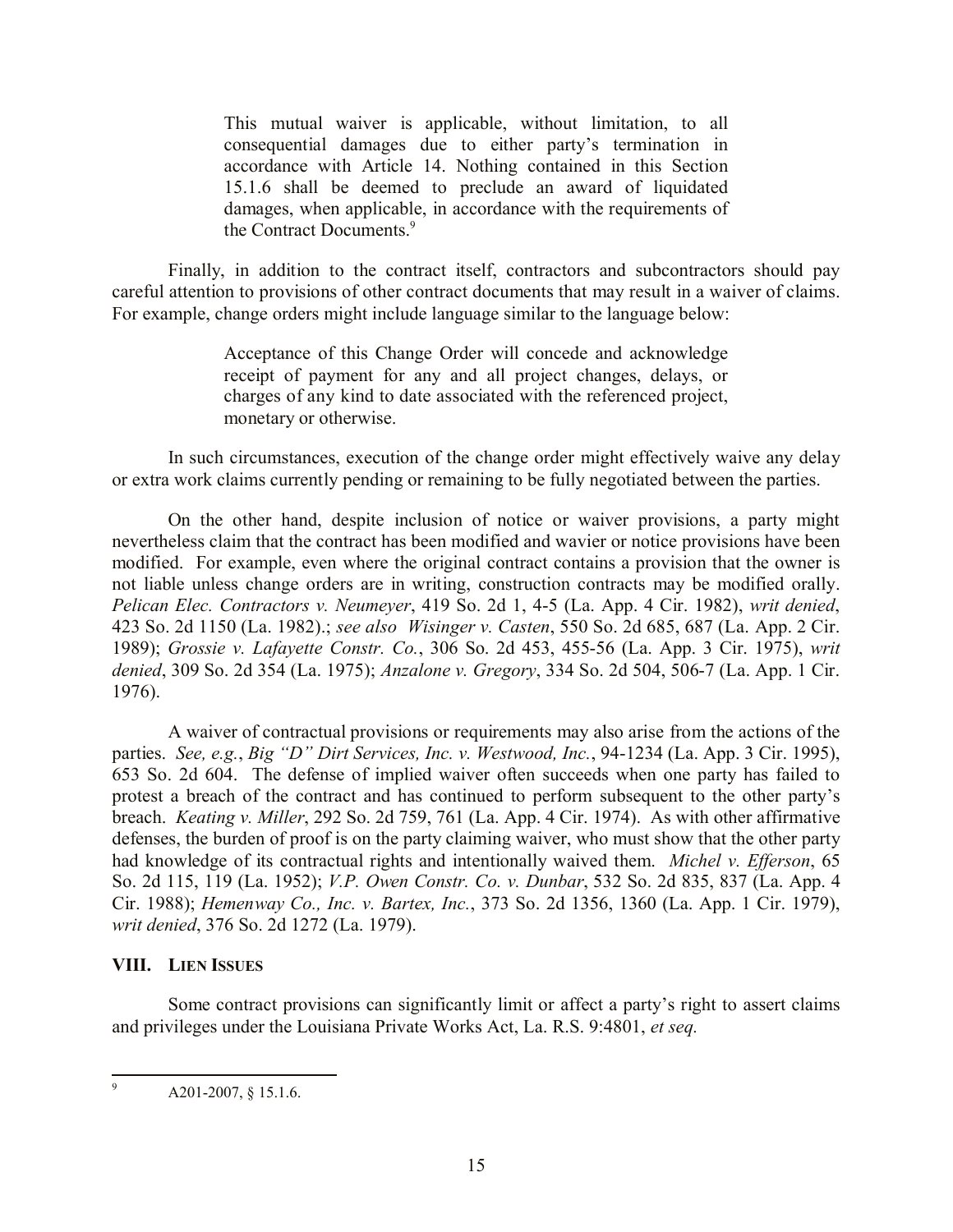First and foremost, a contractor or subcontractor should ensure there is no lien waiver provision in their contract. If so, Louisiana law typically supports enforceability of such waivers, and generally, even where a waiver is included in a subcontract, courts have held that owners can be third party beneficiaries of the lien waiver. *Shaw Constructors v. ICF Kaiser Engineers, Inc.*, 395 F.3d 533 (5th Cir. 2004). Nevertheless, there are some instances in which courts have not enforced lien waivers. For example, in *Shaw*, the U.S. Fifth Circuit held that, when it became evident that a prime contractor was not going to perform under the subcontract (*i.e*., pay the subcontractor) and had materially breached the subcontract, the subcontractor was entitled to consider the subcontract dissolved, and as a result, the lien waiver, which was part of that subcontract, was no longer effective or enforceable. *Id.* at 539-50.

General contactors and subcontractors also should be aware that a Private Works Act claim against an owner is only secured by a privilege on the interest of that owner in the property on which the project is being constructed. La. R.S. 9:4806(C). The claims against an owner are "limited to the owner or owners who have contracted with the contractor or to the owner or owners who have agreed in writing to the price and work of the contract of a lessee, wherein such owner or owners have specifically agreed to be liable for any claims granted by the provisions of La. R.S. 9:4802." La. R.S. 9:4806(B). Accordingly, if the "owner" under a contract is a lessee, a contractor's or subcontractor's claims might only be secured by an interest in the lease unless an appropriate acknowledgment has been executed by the actual property owner.

Further, similar to the claims provisions discussed above, some contracts contain certain time limitations and conditions precedent that must be met before a lien can be filed. For example, one subcontract included the following provision:

> Subcontractor agrees not to initiate, file, or cause to be filed any lien, lawsuit, statement of claim, privilege, encumbrance, any claim under the Public Works Act, any lien under the Private Works Act, or any other claim or encumbrance (hereinafter "lien") in any way related to the work performed on any piece of immovable property including any piece of property upon which the subcontractor supplied materials, performed work, or rendered services, unless each and every one of the following steps are performed by the subcontractor prior to the lien or suit being filed:

> a. Subcontractor must send Contractor certified mail (return receipt requested) demanding payment for work performed and must provided written proof that payment is owed (this includes, but is not limited to, proof of insurance, each and every notarized draw request, copies of all payments previously made by Contractor, all correspondence between the subcontractor and any other person or entity relating to the work or services performed or attempted by the subcontractor, and any other relevant documents or information including e-mails) and allow Contractor at least 30 days to evaluate the claim made by subcontractor;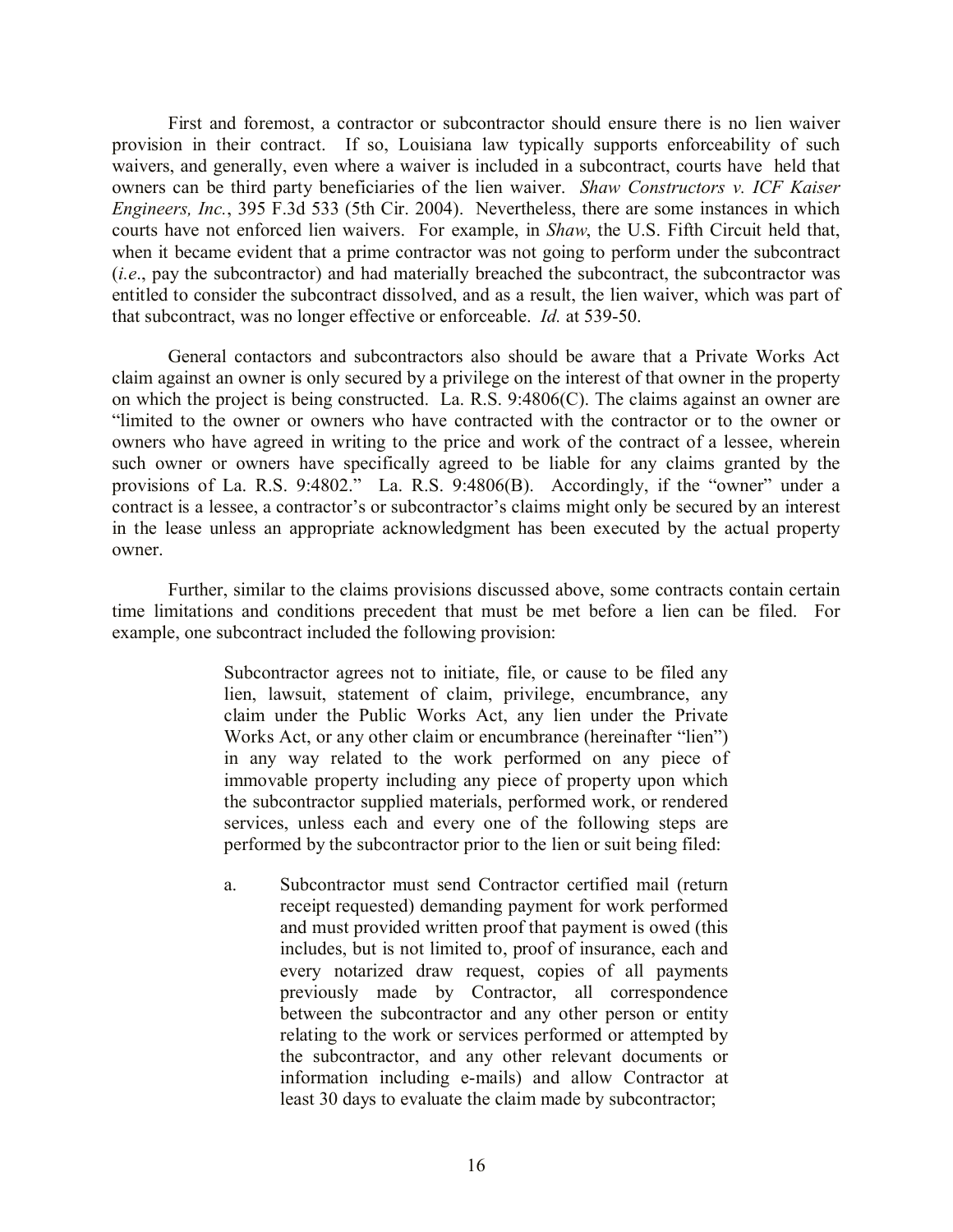- b. Subcontractor must strictly comply with each and every term and condition contained elsewhere in this contract;
- c. Subcontractor must comply with parts "a" and "b" set forth above and then wait for the 30 days to elapse set forth above in part "a";
- d. After subcontractor complies with parts "a," and "b," and "c" and waits for the 30 days to elapse, subcontractor must then initiate and conduct non-binding formal mediation with Contractor in accordance with the Louisiana Mediation Act at the sole pre-paid expense of the subcontractor (Contractor will have the sole right to select the mediator and mediation company for the mediation which will take place at a location of Contractor's choosing);
- e. If the claim made the subcontractor is not settled in the mediation process set forth above, subcontractor must then send Contractor a certified letter, return receipt requested, indicating that the subcontractor intends to file a lien and/or suit (hereinafter "Notice of intent to file lien or suit") at the expiration of 30 days from the date Contractor actually receives the certified "Notice of Intent to File Lien or Suit;
- f. At the expiration of the 30 day "Notice of Intent to File Lien or Suit" period set forth in part "e" above, subcontractor must obtain a bond and present a bond for the full amount of the lien and/or suit the subcontractor intends to file plus 25% from a good and solvent surety;
- g. Subcontractor must then present the proposed bond to Contractor via certified mail so that Contractor may have at least 10 business days to review the proposed bond to determine if the bond is sufficient;
- h. If Contractor accepts the bond provided by the subcontractor, the subcontractor may then file a lien or suit if and only if the lien or suit is proper and lawful.

Contractor agrees that it will not file any lien or suit unless each and every one of the steps listed in "a" through "h" are complied with prior to the lien or suit being filed.

Although the example above is quite extreme, contractors and subcontractors should be wary of any provisions that require them to jump through a multitude of hoops before asserting their lien rights.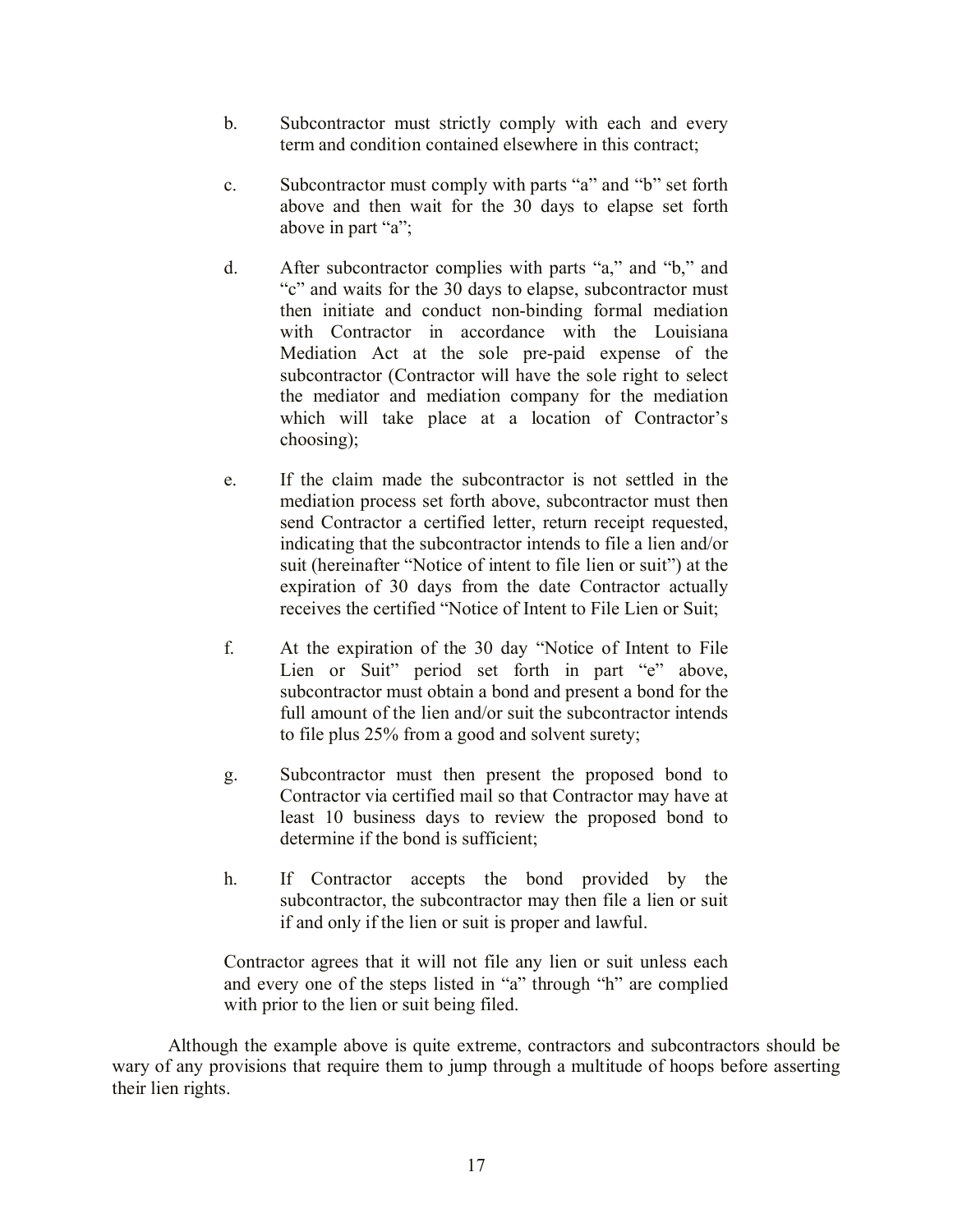#### **IX.TERMINATION**

One of the most important contract clauses addresses the criteria for terminating the contract. Generally, these provisions contemplate two types of terminations -- terminations for cause and terminations for convenience.

### **A. For Cause by Owner**

The first issue to be addressed in a termination of the contractor for cause provision is the grounds for termination. Typically, these grounds include:

## **§ 14.2 TERMINATION BY THE OWNER FOR CAUSE**

- **§ 14.2.1** The Owner may terminate the Contract if the Contractor
	- **.1** repeatedly refuses or fails to supply enough properly skilled workers or proper materials;
	- **.2** fails to make payment to Subcontractors for materials or labor in accordance with the respective agreements between the Contractor and the Subcontractors;
	- **.3** repeatedly disregards applicable laws, statutes, ordinances, codes, rules and regulations, or lawful orders of a public authority;
	- **.4** fails to furnish the Owner with assurances evidencing the Contractor's ability to complete the Work in compliance with all requirements of the Contract Documents;
	- **.5** fails after commencement of the Work to proceed continuously with the construction and completion of the Work for more than ten (10) days, except as permitted under the Contract Documents; or
	- **.6** otherwise is guilty of substantial breach of a provision of the Contract Documents.<sup>10</sup>

It is important for the contractor to review the grounds for termination in the contract to determine if they are reasonable and acceptable. It also is important to insure that the provision does not allow the owner or architect to unilaterally determine whether a ground for termination exists.

If a contractor is terminated for cause, the owner usually reserves the right to take over the work, including material and equipment of the prime contractor, to accept assignment of subcontracts and to withhold any further payment under the contract until the work is completed. In fact, the terminated contractor usually is liable for any costs to complete the work in excess of what would have been paid under the contract. For example:

 $10<sup>10</sup>$ Based on A201-2007, § 14.2.1.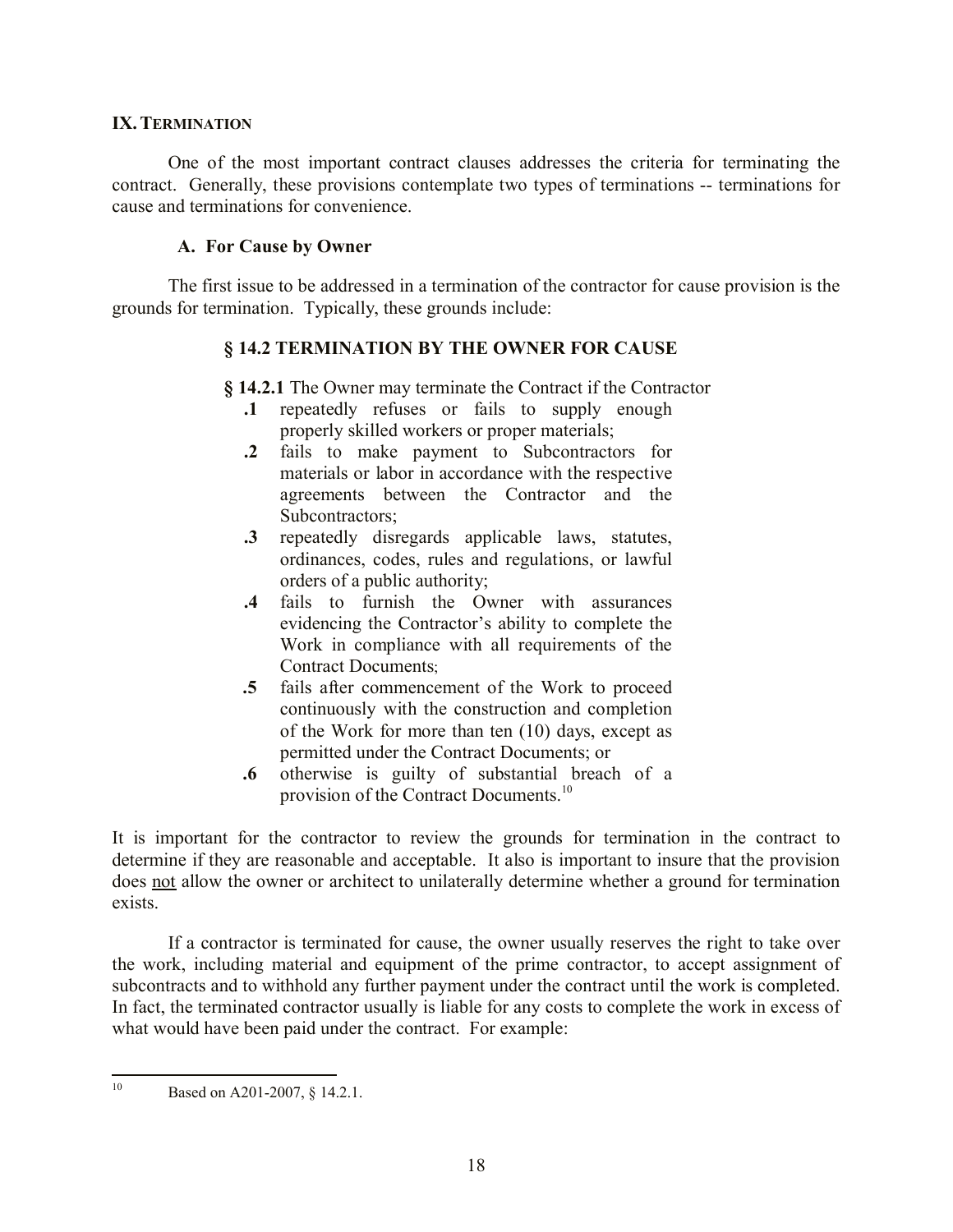**§ 14.2.2** When any of the above reasons exist, the Owner, upon certification by the Initial Decision Maker that sufficient cause exists to justify such action, may without prejudice to any other rights or remedies of the Owner and after giving the Contractor and the Contractor's surety, if any, seven days' written notice, terminate employment of the Contractor and may, subject to any prior rights of the surety:

**.1** Exclude the Contractor from the site and take possession of all materials, equipment, tools, and construction equipment and machinery thereon owned by the Contractor;

**.2** Accept assignment of subcontracts pursuant to Section 5.4; and

**.3** Finish the Work by whatever reasonable method the Owner may deem expedient. Upon written request of the Contractor, the Owner shall furnish to the Contractor a detailed accounting of the costs incurred by the Owner in finishing the Work.

**§ 14.2.3** When the Owner terminates the Contract for one of the reasons stated in Section 14.2.1, the Contractor shall not be entitled to receive further payment until the Work is finished.

**§ 14.2.4** If the unpaid balance of the Contract Sum exceeds costs of finishing the Work, including compensation for the Architect's services and expenses made necessary thereby, and other damages incurred by the Owner and not expressly waived, such excess shall be paid to the Contractor. If such costs and damages exceed the unpaid balance, the Contractor shall pay the difference to the Owner. The amount to be paid to the Contractor or Owner, as the case may be, may be certified by the Initial Decision Maker, upon application by Owner, and this obligation for payment shall survive termination of the Contract.<sup>11</sup>

Other important issues involve notice of the alleged default and a reasonable time for the prime contractor to cure that default. Owners routinely also provide that if the prime contractor is terminated for cause, and that termination is later determined to be incorrect, then the termination will be deemed to be for convenience, with the termination for convenience provision controlling. Under these circumstances, it is critical that the termination for convenience provision not overly restrict the compensation to which the prime contractor is entitled.

 $11$ <sup>11</sup> A201-2007, §§14.2.2, 14.2.3 & 14.2.4.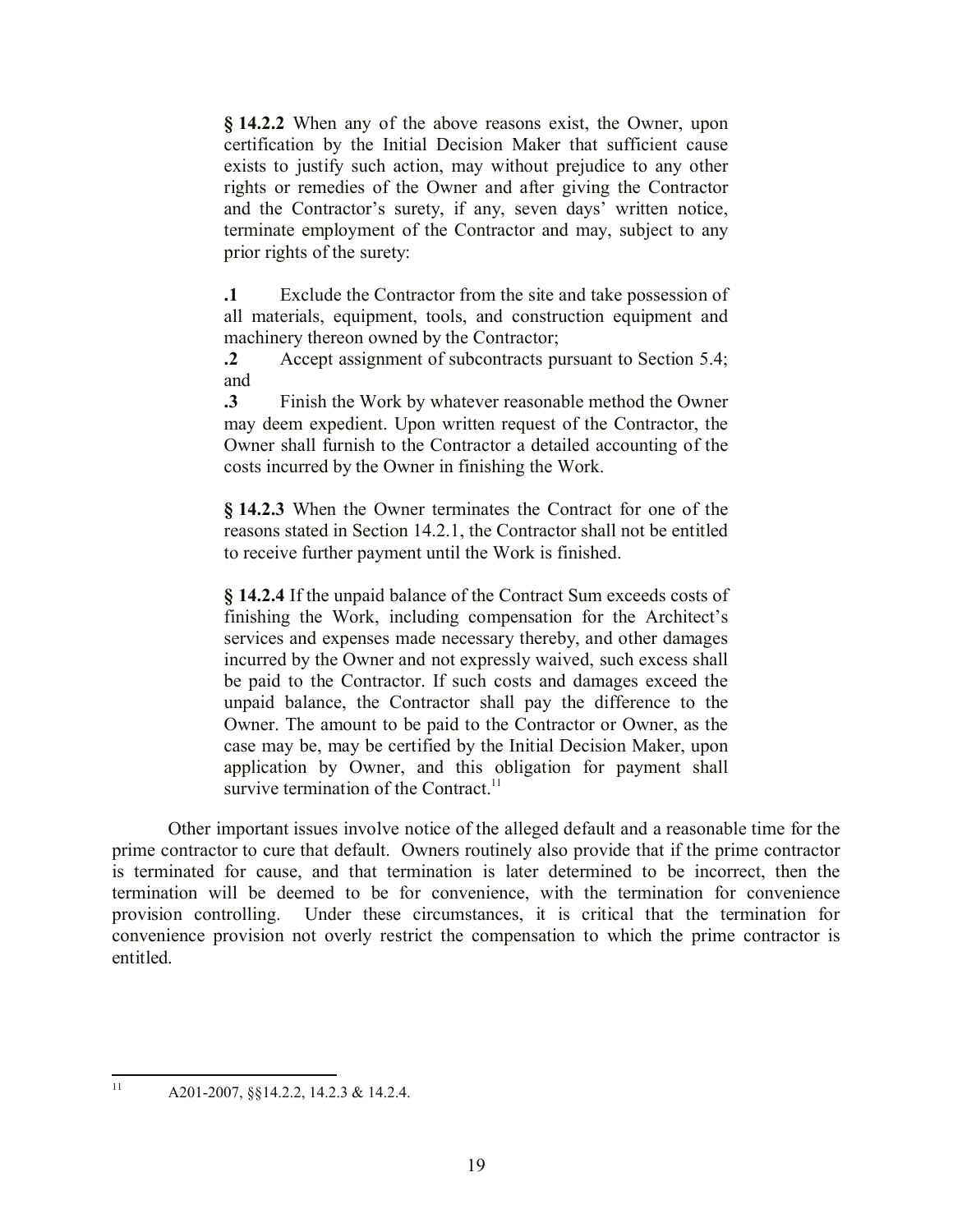#### **B. For Cause by Contractor**

For the same reasons that the owner has a termination for cause provision (more definite understanding and enforceability of contract breaches), so should the prime contractor or subcontractor. The two critical grounds for termination by a contractor to include in the clause are (1) nonpayment and (2) delay or suspension of the work. Contractors should be entitled to terminate the contract for cause if payment has not been received within a certain amount of days. It obviously benefits the contractor to have a short period of nonpayment justifying termination because it prevents the owner from getting too far "in front" on the project. In addition, contractors should have the right to terminate the contract should the work be delayed for a specified period of time. The delay language should contemplate both a continuous delay of a certain period and a cumulative delay totaling a certain amount of time. Either circumstance can cause the contractor to incur significant costs to remain on the project ready to proceed.

### **C. For Convenience by Owner**

Absent a provision to the contrary, Louisiana law provides the Owner with an absolute right to terminate for convenience. "The proprietor has a right to cancel at pleasure the bargain he has made, even in case the work has already been commenced, by paying the undertaker for the expense and labor already incurred, and such damages as the nature of the case may require." LA. CIV. CODE ANN. art. 2765 (2010).

The main issue in a termination for convenience clause is the amount the contractor is entitled to be paid. Obviously, the owner wants to limit this payment and the prime contractor wants to recover as much as possible. Unless the contract provides differently, there is authority for the proposition that the contractor is reimbursed for the costs it incurred and all lost profits. When the owner terminates without cause, the owner's liability is limited to quantum meruit plus profits the contractor would have realized and is measured by the balance payable under the contract less the amount necessary for the contractor to complete the work. *Roland v. American Casualty Company,* 80 So. 2d 387 (La. 1955).<sup>12</sup>

### **D. For Convenience by Contractor**

For the same reasons as owners, prime contractors should reserve the right to terminate subcontractors for convenience. In addition, subcontracts should have provisions providing that the subcontract terminates automatically if the prime contract is terminated.

### **E. Subcontract Assignment Issues**

Most prime contracts also have a clause allowing the owner to accept assignment of all subcontractors:

 $12<sup>12</sup>$ <sup>12</sup> However, when the owner terminates with cause, the contractor would not be entitled to lost profits and the owner may present evidence of the cost of completion of the work or correction of defective work, to reduce its liability. *Mayeaux v. McInnis*, 809 So. 2d 310 (La. App. 1 Cir. 2001).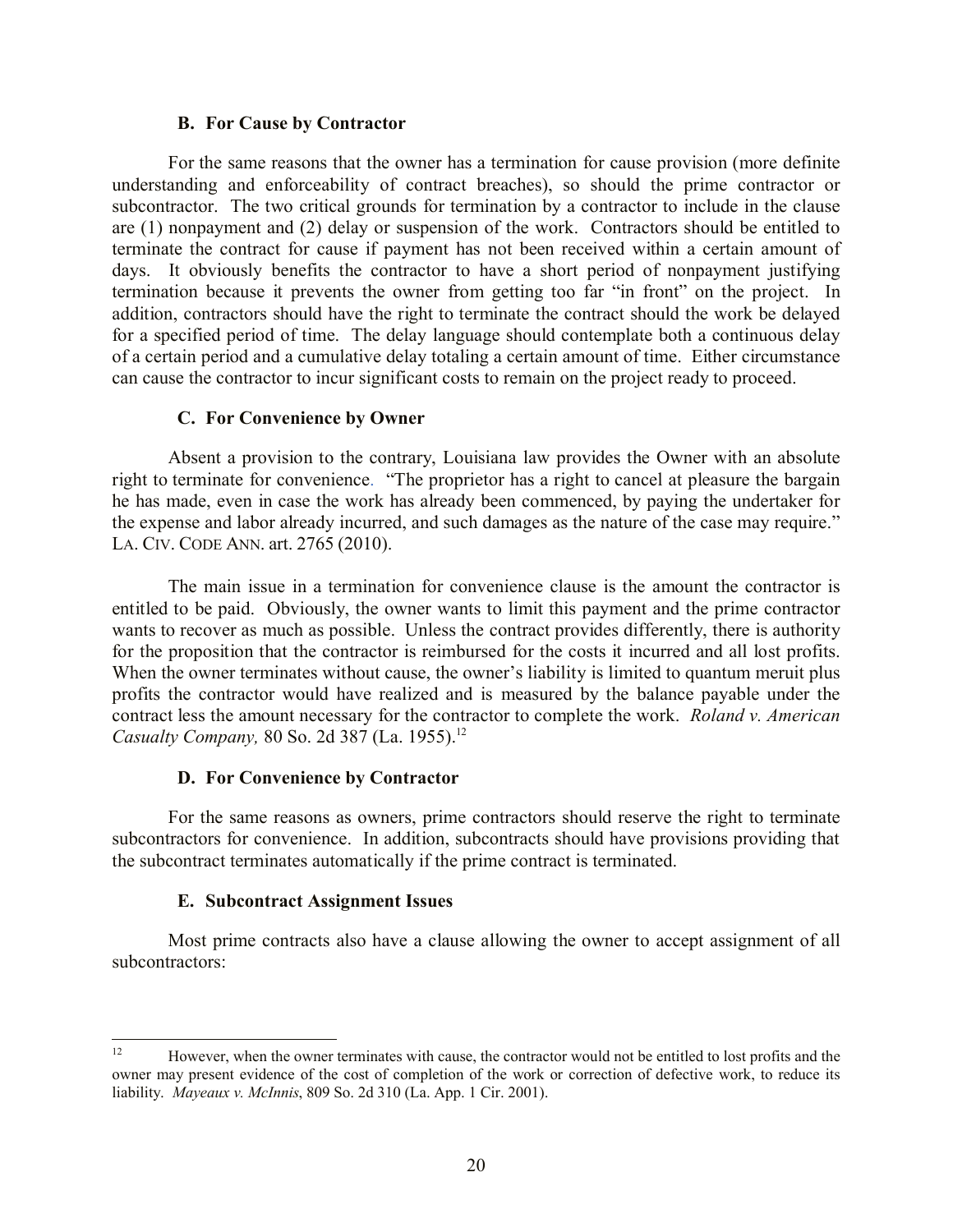## **§ 5.4 CONTINGENT ASSIGNMENT OF SUBCONTRACTS**

**§ 5.4.1** Each subcontract agreement for a portion of the Work is assigned by the Contractor to the Owner, provided that

**.1** assignment is effective only after termination of the Contract by the Owner for cause pursuant to Section 14.2 and only for those subcontract agreements that the Owner accepts by notifying the Subcontractor and Contractor in writing; and

**.2** assignment is subject to the prior rights of the surety, if any, obligated under bond relating to the Contract.

When the Owner accepts the assignment of a subcontract agreement, the Owner assumes the Contractor's rights and obligations under the subcontract.

**§ 5.4.2** Upon such assignment, if the Work has been suspended for more than 30 days, the Subcontractor's compensation shall be equitably adjusted for increases in cost resulting from the suspension.

**§ 5.4.3** Upon such assignment to the Owner under this Section 5.4, the Owner may further assign the subcontract to a successor contractor or other entity. If the Owner assigns the subcontract to a successor contractor or other entity, the Owner shall nevertheless remain legally responsible for all of the successor contractor's obligations under the subcontract.<sup>13</sup>

The primary issues in these clauses involve whether the owner agrees to pay the subcontractor for work performed before the assignment is effective, as well as whether the owner is liable for additional costs incurred by the subcontractor for the delay that usually accompanies such terminations.

# **X. SUSPENSION**

In addition to termination clauses, most contracts also have provisions allowing the owner to suspend the work, such as the provision set forth below:

# **§ 14.3 SUSPENSION BY THE OWNER FOR CONVENIENCE**

**§ 14.3.1** The Owner may, without cause, order the Contractor in writing to suspend, delay or interrupt the Work in whole or in part for such period of time as the Owner may determine.

**§ 14.3.2** The Contract Sum and Contract Time shall be adjusted for increases in the cost and time caused by suspension, delay or

 $13$ A201-2007, Art. 5.4.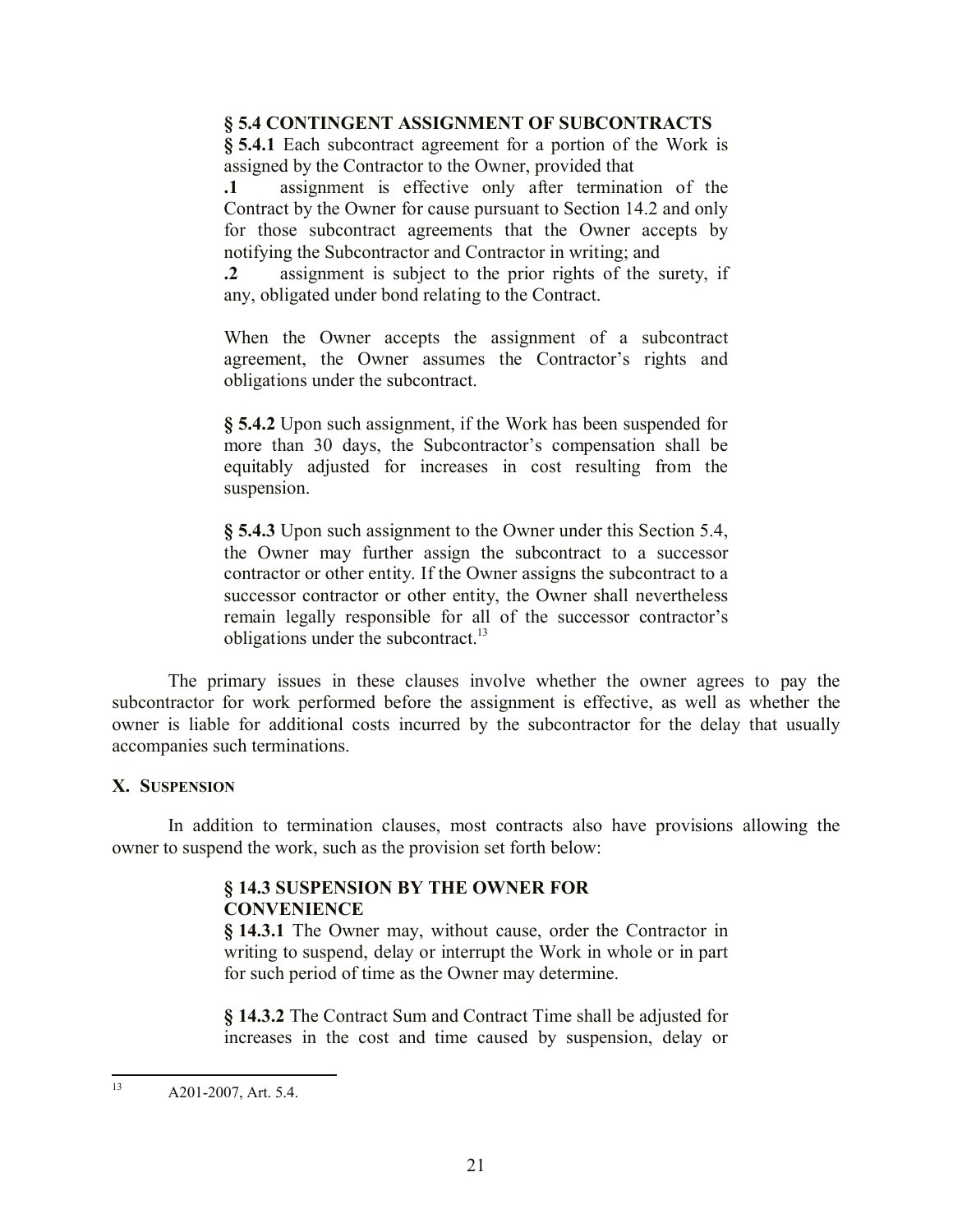interruption as described in Section 14.3.1. Adjustment of the Contract Sum shall include profit. No adjustment shall be made to the extent

**.1** that performance is, was or would have been so suspended, delayed or interrupted by another cause for which the Contractor is responsible; or

**.2** that an equitable adjustment is made or denied under another provision of the Contract.<sup>14</sup>

The issues with suspension clauses are the compensation to which the prime contractor is entitled and the length of the suspension allowed. The general contactor should be entitled to costs associated with the suspension, including demobilization and remobilization if applicable. In addition, prime contractors should seek to include provision in the suspension clause or in their termination for cause clause allowing them to terminate the contract should the suspension be for a certain duration, either for a single suspension or in the aggregate.

# **XI. INDEMNITY**

Contracting parties should pay special attention to all indemnity provisions contained in a contract. A few typical provisions are discussed below.

# **A. Lien/Claim Indemnity**

Typically, contracts provide that a contractor must indemnify an owner for claims and liens filed by subcontractors and suppliers to the contractor. While not offensive in itself, and while such indemnity is nevertheless provided by law under the Private Works Act, contractors should ensure such indemnity is not applicable if the contractor has not been paid by the owner.

# **B. Property Damage and Injury to Employees**

Typically, contracts provide that each contracting party will indemnify the other for claims arising from damage to their property and injury to their employees. While typically considered favorable for each contracting party, each party should ensure that all such provisions are truly "knock for knock" and mutually favorable.

# **C. Third Party Property Damages and Injury**

Contractors should avoid indemnity provisions that require a contractor to indemnify an owner regarding all third party claims arising under the project, including any that arise from the owner's fault. Instead, contractors should insist on a provision requiring the contractor to indemnify the owner only for claims arising from the fault of the contractor or a subcontractor or a supplier to the contractor.

 $14$ A201-2007, Art. 14.3.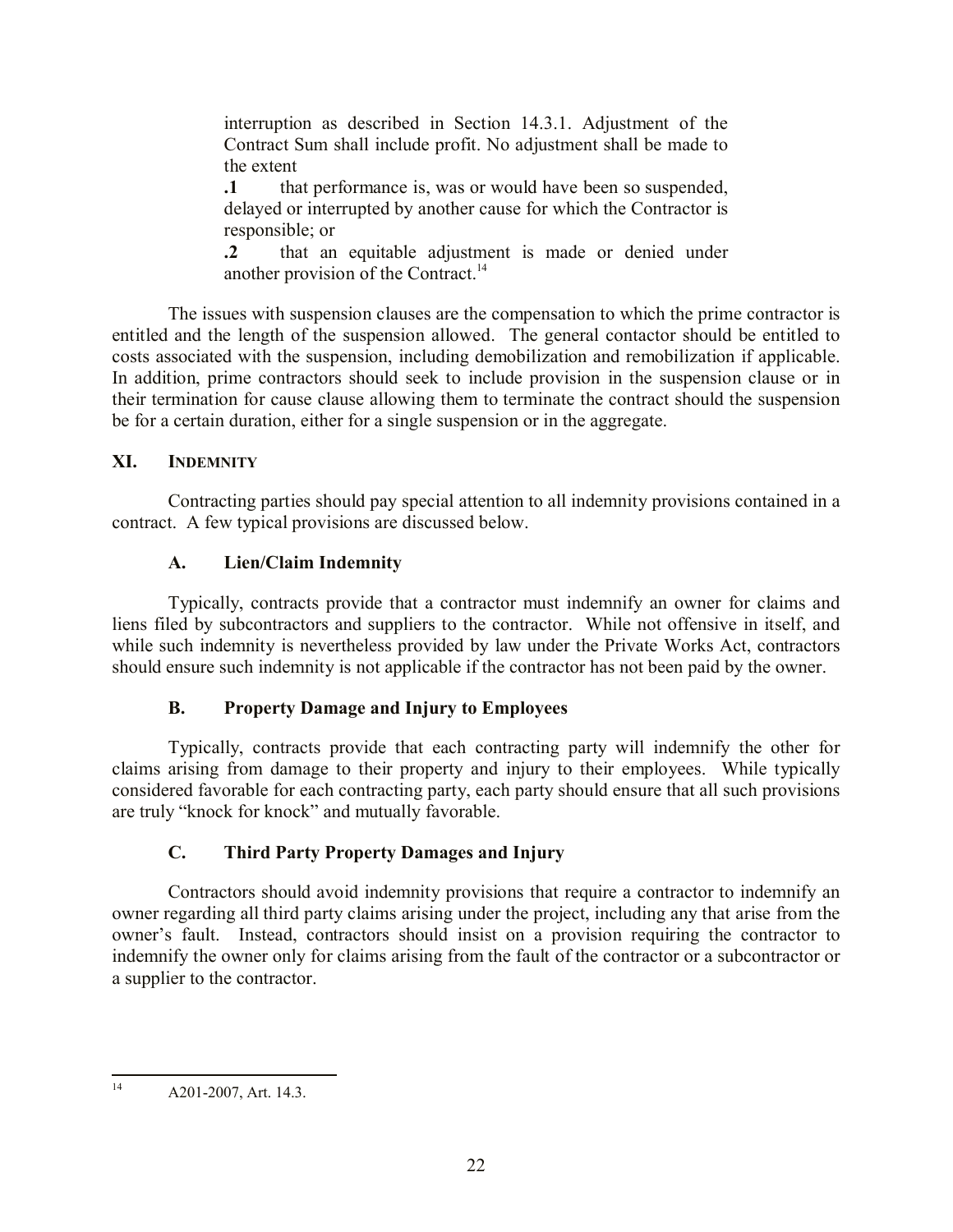That being said, during the 2010 Regular Session, the Louisiana Legislature enacted Act 492, which makes certain indemnity and insurance provisions in transportation and construction contracts unenforceable.

In pertinent part, Act 492 enacted a new statute, La. R.S. 9:2780.1, which provides:

Any provision, clause, covenant, or agreement contained in, collateral to, or affecting a motor carrier transportation contract or construction contract which purports to indemnify, defend, or hold harmless, or has the effect of indemnifying, defending, or holding harmless, the indemnitee from or against any liability for loss or damage resulting from the negligence or intentional acts or omissions of the indemnitee, an agent or employee of the indemnitee, or a third party over which the indemnitor has no control is contrary to the public policy of this state and is null, void, and unenforceable.

Any provision, clause, covenant, or agreement contained in, collateral to, or affecting a motor carrier transportation contract or construction contract which purports to require an indemnitor to procure liability insurance covering the acts or omissions or both of the indemnitee, its employees or agents, or the acts or omissions of a third party over whom the indemnitor has no control is null, void, and unenforceable.

La. R.S. 9:2780.1.

### **XII. Final/Substantial Completion**

Typically, Louisiana law provides that, with the exception of funds withheld for punch list and defective work and retainage withheld to protect against project claims, the contract balance should be paid upon substantial completion. However, although a party's contract may provide consistently, the contract's definition of substantial completion might be different from what is typically understood and accepted.

Substantial completion is generally understood to be the completion stage at which an owner can use the project for its intended purpose. *O & M Const., Inc. v. State, Div. of Admin.*, 576 So. 2d 1030 (La. App. 1 Cir. 1991). Some contracts, however, define substantial completion essentially as final completion. Because, as discussed above, substantial completion typically triggers payment obligations, a contractor should ensure substantial completion is accurately defined in the contract.

### **XIII. Escrow of Retainage**

In 2010, a new statute, La. R.S. 9:4815, was enacted, which requires owners to deposit into an interest bearing escrow account retainage withheld on contracts with a value of \$50,000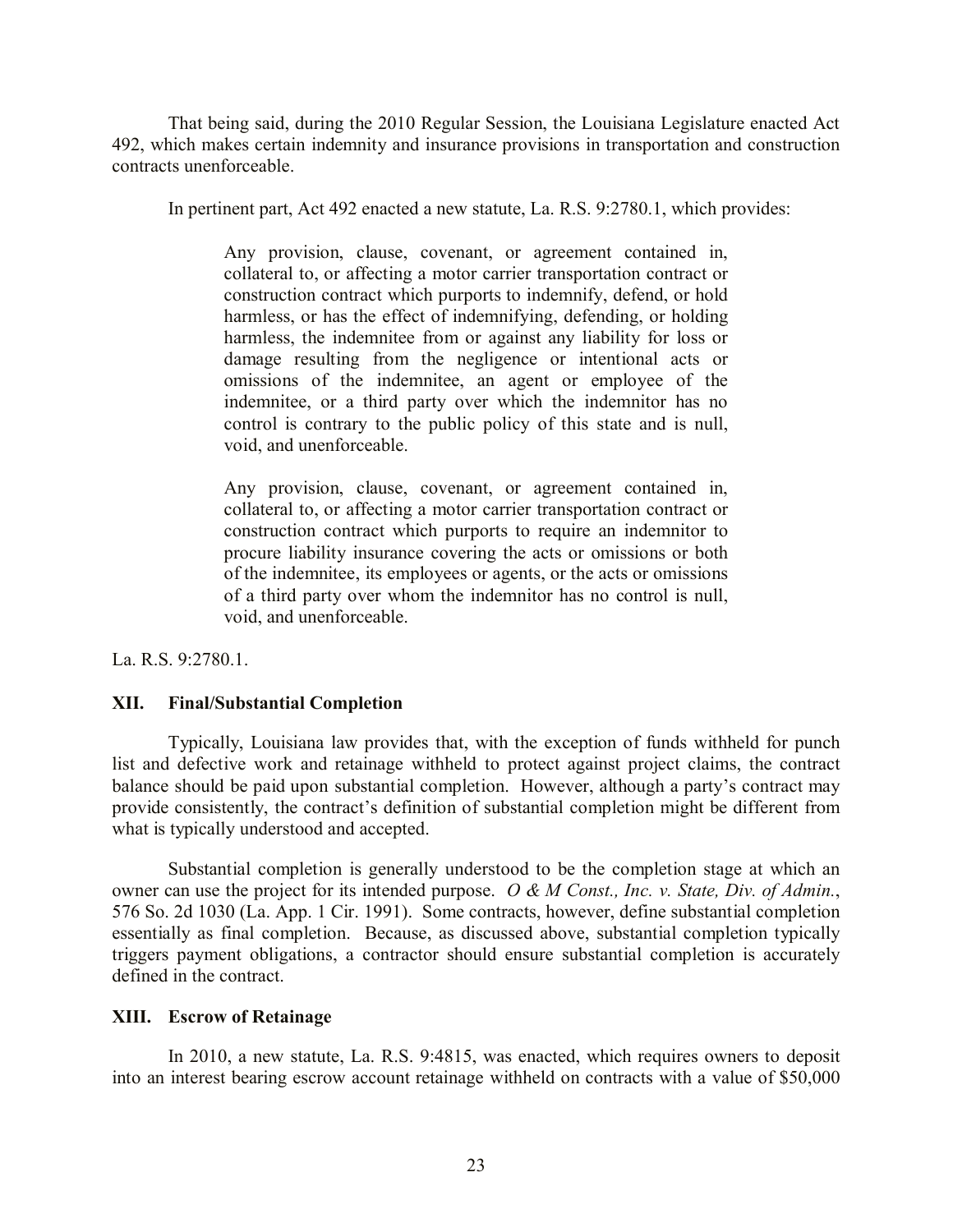or more. The escrow agent is selected mutually by the contractor and owner, and the funds to be released to the contractor following resolution of any disputes include the accrued interest.

This is a relatively new statute and its requirements have not yet been fleshed out by the courts. Furthermore, there are industry-specific exemptions. Further still, it has not yet been tested whether the requirements of the statute are waivable by contract, but since the statute's enactment, many owners have included waiver language in their form contracts.

#### **XIV. Insurance**

Most insurance issues are best handled between the contractor and its insurance agent. The owner will specify the coverage required by the contract and the contractor should review those requirements with its agent to make sure they are possible and the cost for the coverage. Contractors should be aware, however, that if they were contractually required to obtain coverage and failed to do so, they could be personally liable for claims that would otherwise have been covered under insurance.

Another issue to consider is which party pays for builders' risk and which party is responsible for insurance deductibles. It also bears reflecting on whether the parties agree to waive subrogation for insurance claims. If subrogation is not waived, then even though there is builder's risk insurance purchased by the owner, the prime contractor's or subcontractor's insurance may ultimately be liable for all or part of the damages covered by that insurance.

#### **XV. DISPUTE RESOLUTION**

Of course, contracting parties should be aware of the dispute resolution provisions of a contract.

#### **A. Arbitration**

Under some contracts, parties select arbitration instead of litigation as the preferred method of dispute resolution. Louisiana courts consistently and rigorously enforce arbitration agreements between parties. *See* J. Caldarera & Co. v. Louisiana Stadium & Exposition Dist., 98-294, p. 4 (La. App. 5 Cir. 1998), 725 So. 2d 549, 551; Russellville Steel Co., Inc. v. A&R Excavating, Inc., 624 So. 2d 11, 12-14 (La. App. 5 Cir. 1993); *Japan Sun Oil Co., Ltd. v. M/V Maasdijk*, 864 F. Supp. 561, 563 (E.D. La. 1994).

Further, if arbitration is the selected method of dispute resolution, parties should pay careful attention to who can be joined in an arbitration and in which arbitrations they can be joined. If all typical parties involved on a construction project cannot be joined into one arbitration, there is a risk of inconsistent results and additional costs due to resolution of related disputes in multiple forums.

### **B. Venue and Choice of Law**

The method of dispute resolution provided is not the only contractual concern. Contracts also sometimes provide the venue (*i.e.*, which court) and choice of law (*i.e.*, which law will govern), and such provisions are generally enforceable. *Digital Enterprises, Inc. v. Arch*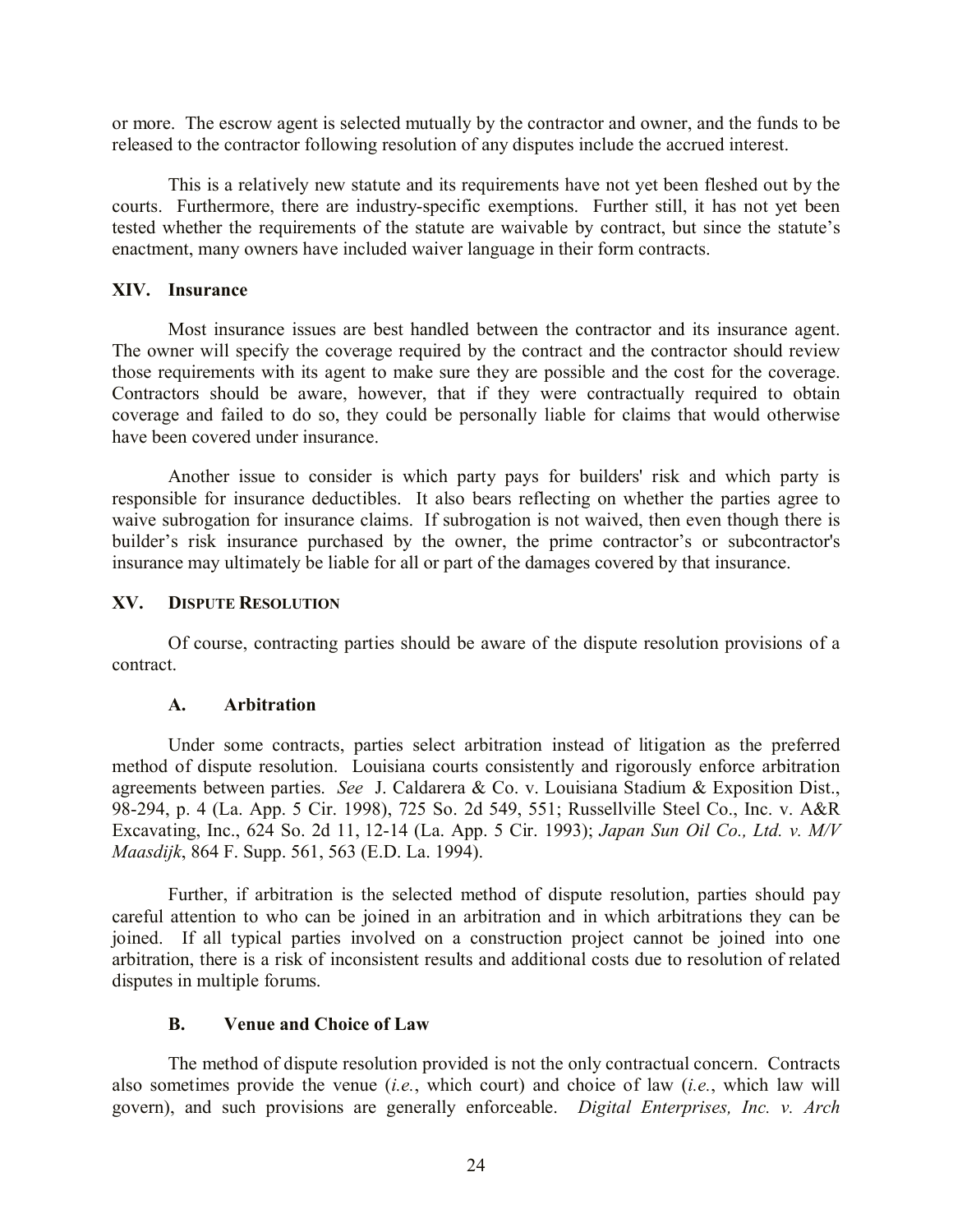*Telecom, Inc.,* 658 So. 2d 20 (La. App. 5 Cir. 1995) (reasoning that the law is clear that forum selection clauses are legal and binding, and a plaintiff trying to set aside such a clause has a heavy burden); *Lirette v. Union Texas Petroleum Corp.*, 467 So. 2d 29 (La. App. 1 Cir. 1985) (stating that "[p]arties are free to contract as to the law applicable to their agreements, and such stipulations will be given effect in the courts of another state unless there are legal or strong public policy considerations justifying the refusal to honor the contract as written.")

That being said, Louisiana law does provide that, regarding both public and private construction projects in Louisiana, provisions requiring the law of another state or the dispute to be resolved in a forum of another state are unenforceable and against public policy. *See* La. R.S. 9:2778; La. R.S. 9:2779; La. R.S. 9:2780.1; La. R.S. 38:2196. However, courts have held that, with respect to arbitrations, those statutes are pre-empted by the Federal Arbitration Act and, therefore, arbitration clauses requiring disputes to be resolved in other forums are enforceable. *OPE Intern. LP v. Chet Morrison Contractors, Inc.,* 258 F.3d 443 (5<sup>th</sup> Cir. 2001).

### **C. Interest and Attorneys' Fees**

Some contracts provide for the rate of interest applicable to unpaid claims and/or provide that no interest is to be paid. Accordingly, such provisions should be carefully reviewed.

Further, Louisiana law provides that attorneys' fees are not recoverable unless provided in the parties' contract or by statute. *Frank L. Beier Radio, Inc. v. Black Gold Marine, Inc*., 449 So. 2d 1014 (La. 1984). Therefore, it is crucial to determine if a contract contains an attorneys' fees provision, and if so, if the provision is mutual or one-sided.

### **XVI. WARRANTIES**

Contracts usually include a warranty provision. Contractors should ensure that items covered under the warranty and the warranty period, including if the warranty starts anew upon repair of an unwarranted item, are clearly defined.

### **XVII. RETENTION AND ACCESS TO ACCOUNTING FILES AND OTHER DOCUMENTS**

It appears that more and more prime contractors and even some owners are seeking rights to audit accounting and other records. One reason to reserve the right to audit a contractor's records is to insure compliance with immigration and other employment laws, such as insuring that each employee is legally permitted to work in this country. However, prime contractors who reserve this right should be careful not to accept any duty to insure compliance or to have too much control so as to become the co-employer of the subcontractor's employees. Subcontractors should not object to reasonable intrusions into this area, but there is a fine line for determining how much access to allow to financial records. There is nothing inherently wrong with requiring access to certain financial records for cost plus jobs or change orders. However, it may be unreasonable for the prime contractor to have complete access or access in the case of lump sum projects. Examples of some overreaching provisions are set forth below:

> **12.4 Accounting Records.** The Subcontractor shall keep full and detailed accounts and exercise such controls as may be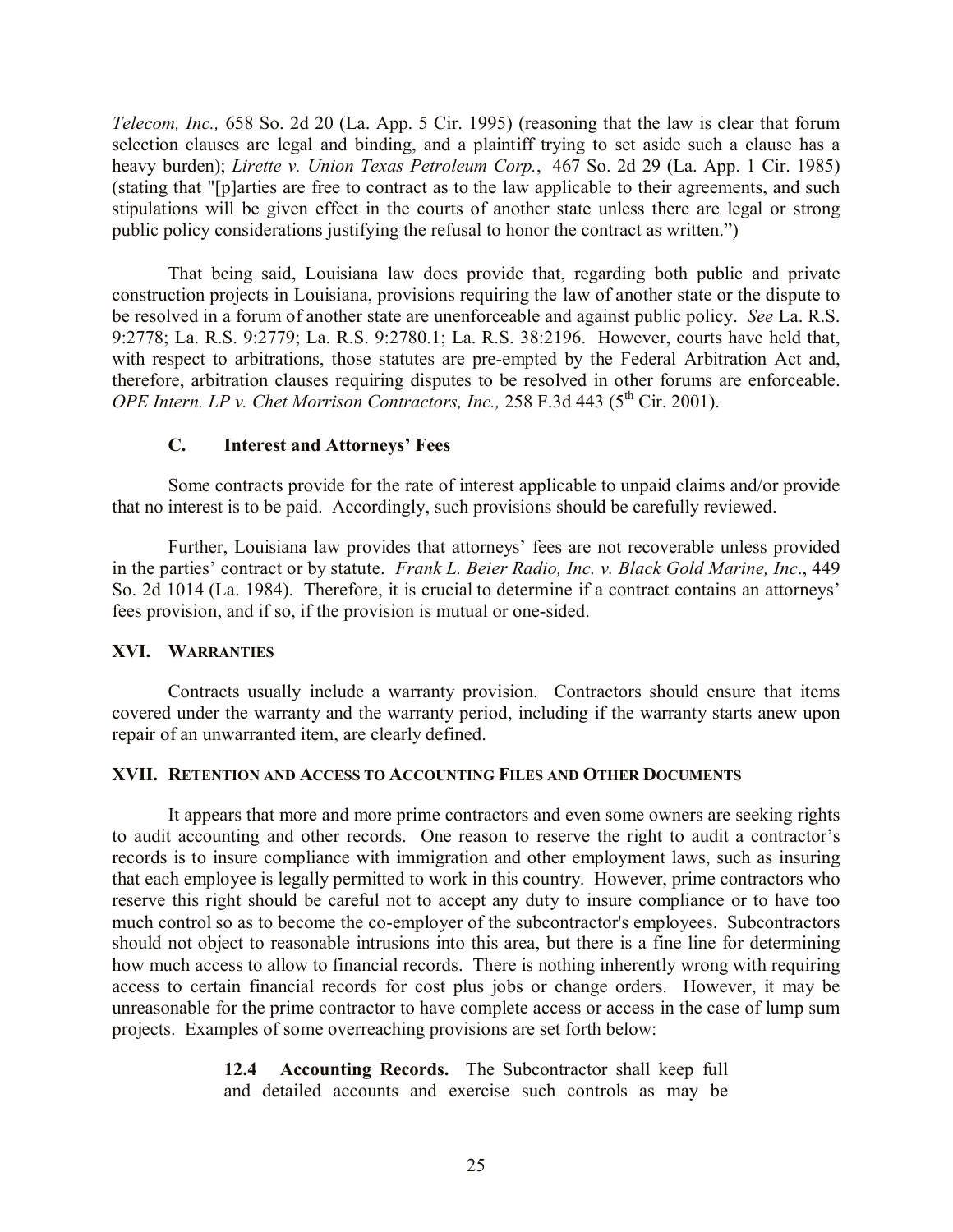necessary for proper financial management under the Subcontract and the accounting and control systems shall be satisfactory to the Contractor. The Contractor and the Contractor's accountants shall be afforded access to, and shall be permitted to audit and copy, the Subcontractor's records, books, correspondence, instructions, drawings, receipts, subcontracts, purchase orders, vouchers, memoranda and other data relating to this Subcontract, and the Subcontractor shall preserve these for a period of three years after final payment, or for such longer periods as may be required by law. Subcontractor shall include this language in its subsubcontracts so as to permit Contractor to audit the subsubcontractors records upon good cause.

#### **XVIII. STATUTORY EMPLOYER CLAUSES**

Louisiana law will typically limit personal injury, negligence-based claims against a contractor to claims for workers' compensation. *See* La. R.S. 23:1032. However, contractors might effectively still have tort exposure if an injured employee asserts a direct claim against the owner and the contractor has agreed to indemnify the owner from such claims. A statutory employer clause may help to protect contractors from such a scenario, and therefore, contractors always should ensure that statutory employer clauses are included in their contracts and subcontracts.

Under Louisiana law,

A. (1) Subject to the provisions of Paragraphs (2) and (3) of this Subsection, when any "principal" as defined in R.S.  $23:1032(A)(2)$ , undertakes to execute any work, which is a part of his trade, business, or occupation and contracts with any person, in this Section referred to as the "contractor", for the execution by or under the contractor of the whole or any part of the work undertaken by the principal, the principal, as a statutory employer, shall be granted the exclusive remedy protections of R.S. 23:1032 and shall be liable to pay to any employee employed in the execution of the work or to his dependent, any compensation under this Chapter which he would have been liable to pay if the employee had been immediately employed by him; and where compensation is claimed from, or proceedings are taken against, the principal, then, in the application of this Chapter reference to the principal shall be substituted for reference to the employer, except that the amount of compensation shall be calculated with reference to the earnings of the employee under the employer by whom he is immediately employed. For purposes of this Section, work shall be considered part of the principal's trade, business, or occupation if it is an integral part of or essential to the ability of the principal to generate that individual principal's goods, products, or services.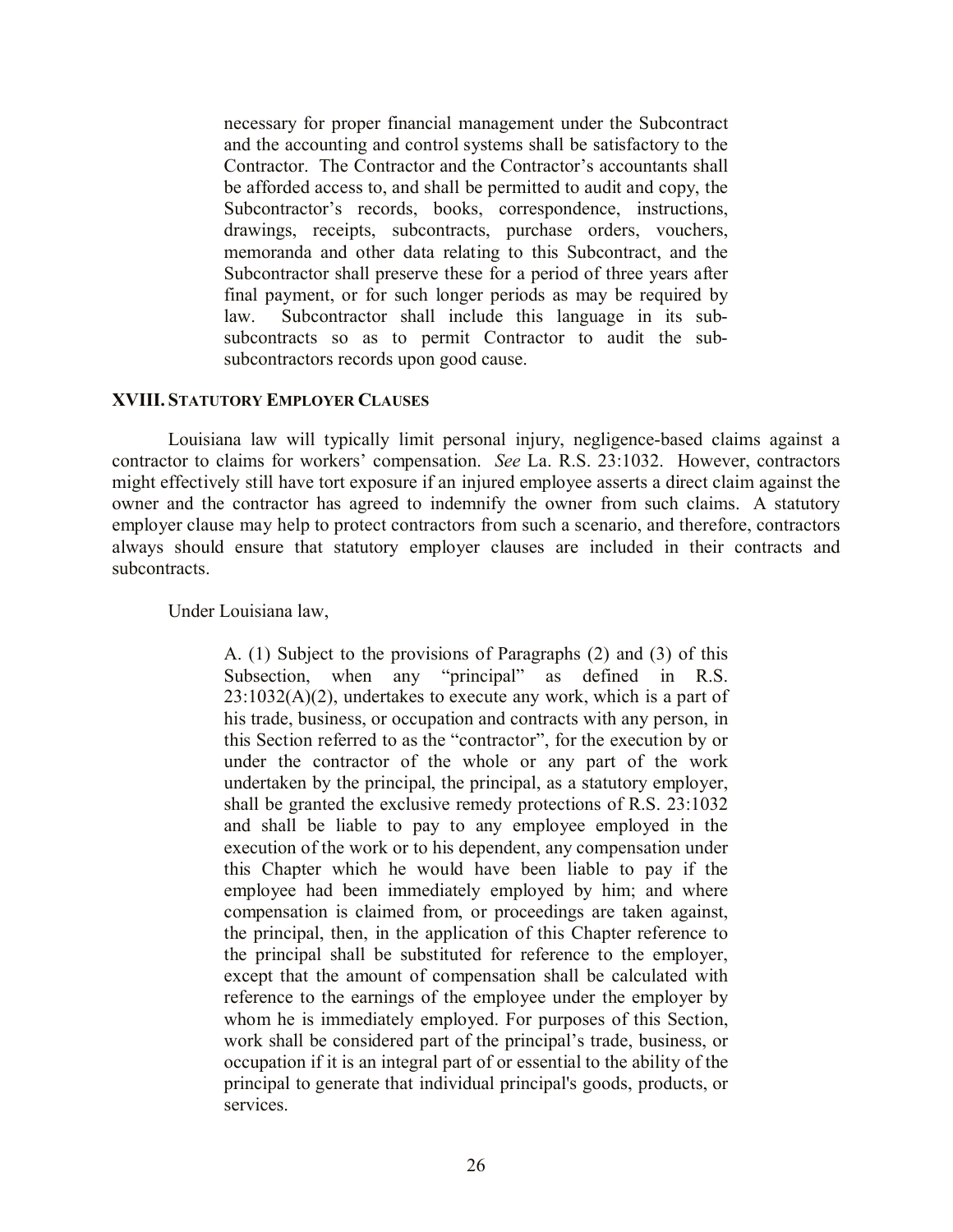(2) A statutory employer relationship shall exist whenever the services or work provided by the immediate employer is contemplated by or included in a contract between the principal and any person or entity other than the employee's immediate employer.

(3) Except in those instances covered by Paragraph (2) of this Subsection, a statutory employer relationship shall not exist between the principal and the contractor's employees, whether they are direct employees or statutory employees, unless there is a written contract between the principal and a contractor which is the employee's immediate employer or his statutory employer, which recognizes the principal as a statutory employer. When the contract recognizes a statutory employer relationship, there shall be a rebuttable presumption of a statutory employer relationship between the principal and the contractor's employees, whether direct or statutory employees. This presumption may be overcome only by showing that the work is not an integral part of or essential to the ability of the principal to generate that individual principal's goods, products, or services.

B. When the principal is liable to pay compensation under this Section, he shall be entitled to indemnity from any person who independently of this Section would have been liable to pay compensation to the employee or his dependent, and shall have a cause of action therefore.

La. R.S. 23:1061.

An example of a statutory employer clause in a prime contract is below:

Pursuant to and in accordance with Louisiana Worker's Compensation Act, La. R.S. 23:1021, *et seq.*, including but not limited to R.S. 23:1061, Contractor and Owner agree that a statutory employer relationship exists between Owner and Contractor's employees. Contractor and Owner agree that all work performed by Contractor and its employees is part of Owner's trade, business or occupation and is an integral part of and is essential to the ability of Owner to generate the Owner's goods, products and services. Contractor and Owner agree that Owner is the principal and statutory employer of Contractor's employees. The above notwithstanding, Contractor shall remain solely and primarily responsible and liable for the payment of Louisiana worker's compensation benefits and insurance premiums to and for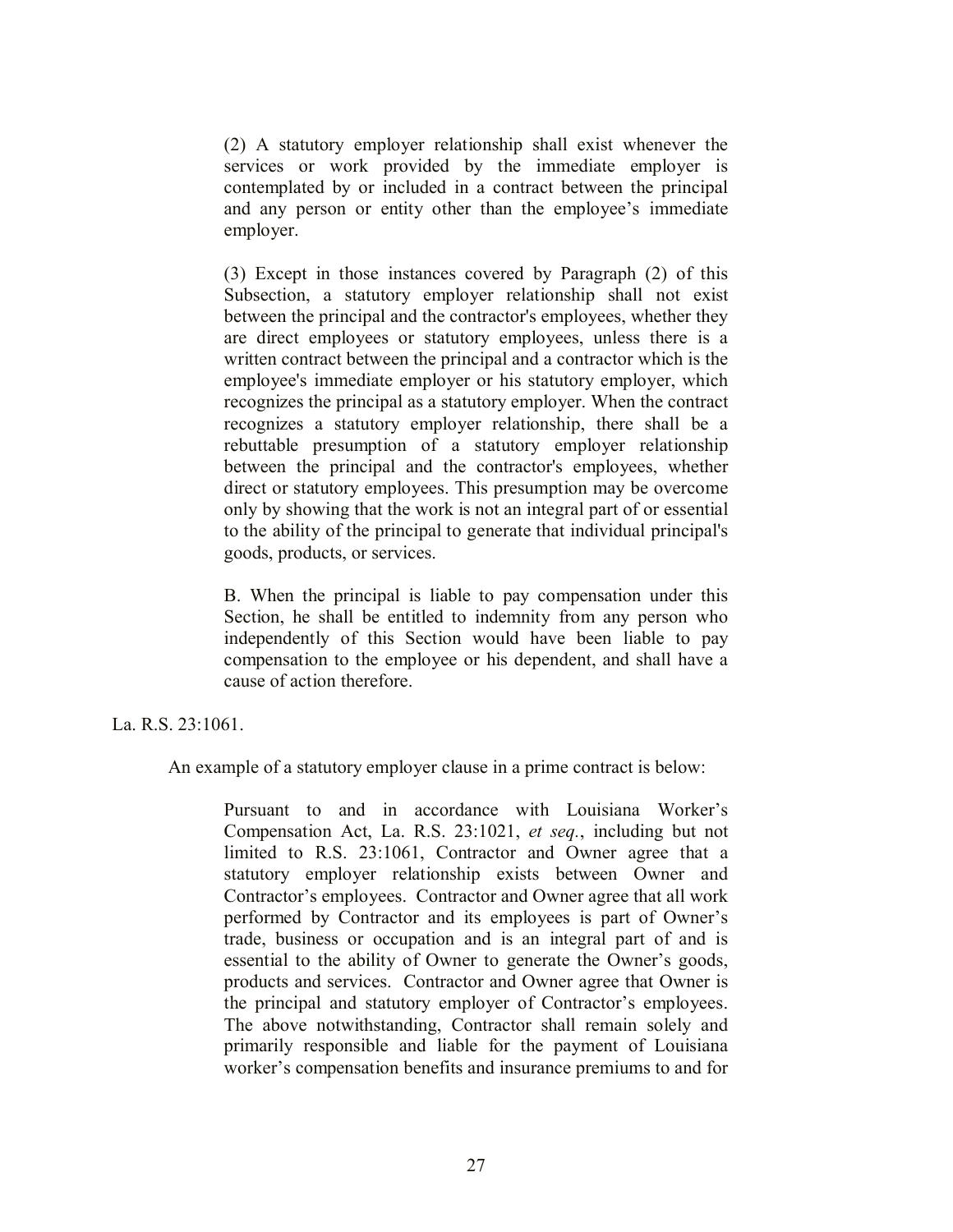its employees and shall not be entitled to any contribution or indemnity for any such payments from Owner.

Likewise, an example of such a clause in a subcontract is below:

Pursuant to and in accordance with Louisiana Worker's Compensation Act, La. R.S. 23:1021, *et seq.*, including but not limited to R.S. 23:1061, Contractor and Subcontractor agree that a statutory employer relationship exists between Contractor and Subcontractor's employees and Owner and Subcontractor's employees. Contractor and Subcontractor agree that all work performed by Subcontractor and its employees is part of Owner's and Contractor's trade, business or occupation and is an integral part of and is essential to the ability of Owner and Contractor to generate the Owner's and Contractor's goods, products and services. Contractor and Subcontractor agree that Owner and Contractor are principal and statutory employers of Subcontractor's employees. The above notwithstanding, Subcontractor shall remain solely and primarily responsible and liable for the payment of Louisiana worker's compensation benefits and insurance premiums to and for its employees and shall not be entitled to any contribution or indemnity for any such payments from Owner or Contractor.

### **XIX. SCHEDULES AND ABILITY TO ALTER**

Prime contractors and subcontractors should be very careful when agreeing to be bound by a schedule. While the prime contractor is usually aware of the contract duration, it does not want to be caught having to complete certain aspects of the project by specific dates within that overall completion deadline, unless the prime contractor has incorporated those deadlines into the overall schedule at the beginning of the project.

Scheduling issues are more likely to arise for subcontractors. There is nothing wrong with agreeing to abide by the schedule of the prime contractor, as long as the subcontractor has been provided with that schedule before it submits its bid. It can be problematic if the subcontractor has calculated its price based on having a certain number of days to complete its work, only to find that those days have been altered. A sample scheduling provision that should be avoided by a subcontractor follows:

### **Section 4.**

(a) The Subcontractor agrees to begin its Work when notified by the Contractor and will carry forward and complete its Work as rapidly as the Contractor may judge that the progress of the Work will permit, and so that a Subcontractor's Work will not cause delay in the progress of Contractor's Work or other branches of the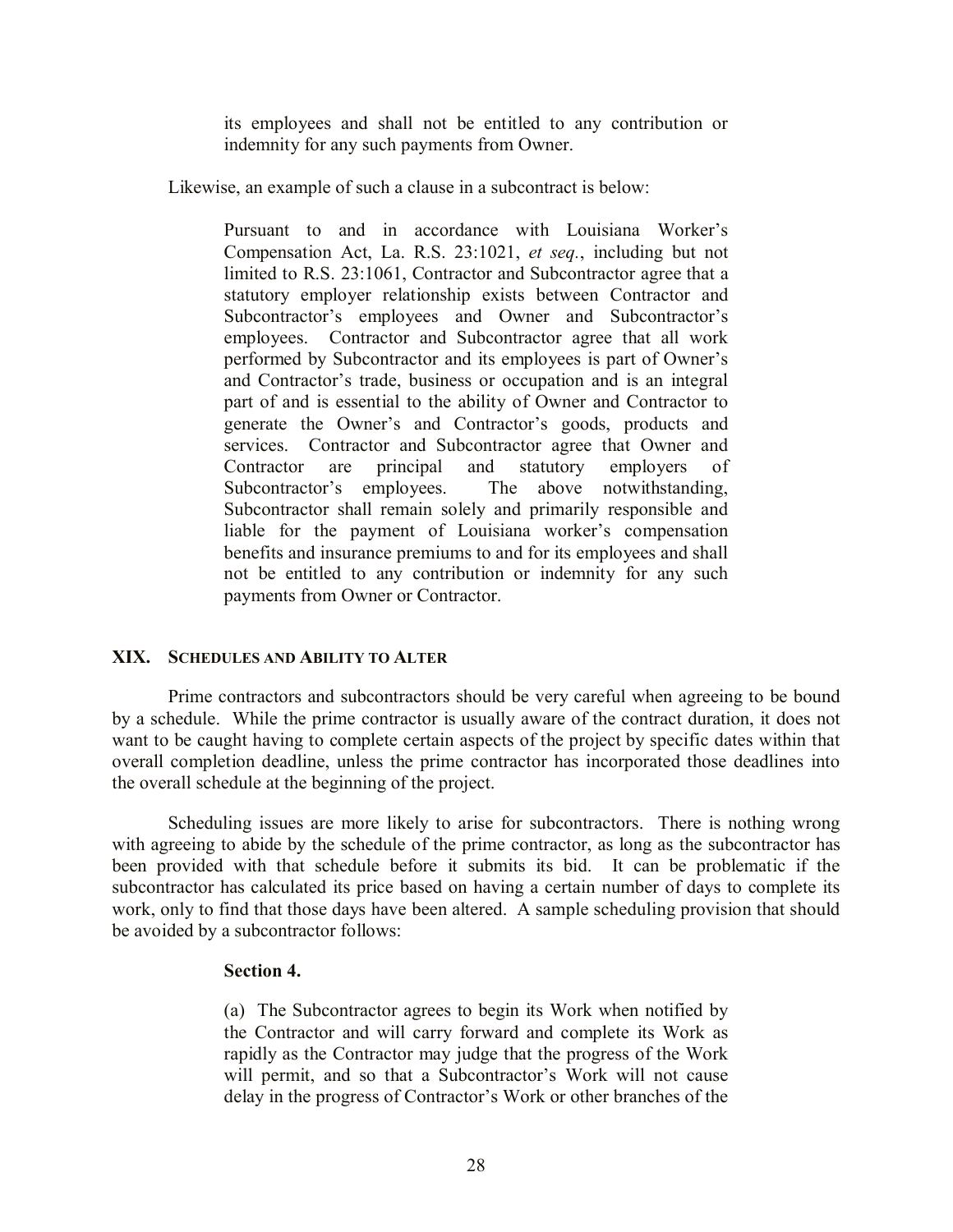work carried on by other subcontractors. Subcontractor agrees that Contractor may require Subcontractor to prosecute some portions of the Work in preference to other portions of the Work as Contractor may specify and that multiple mobilizations may be required.

(b) Subcontractor shall be liable to Contractor for any and all actual damages incurred by the Contractor as a result of the Subcontractor's default or breach of any provision of this Subcontract, including, but not limited to, actual damages caused by Subcontractor's delay; actual damages shall include, but not be limited to, any liquidated damages, litigation expenses and attorney's fees, incurred by the Contractor as a result of Subcontractor's default, breach or delay.

(c) Contractor shall not be liable to Subcontractor for delay to Subcontractor's Work caused by the act, neglect or default of the Owner, or the Architect/Engineer, or by reason of fire or other casualty, or on account of riots or of strikes, or other combined action of the workmen or others, or an account of any acts of God, or any other cause beyond the Contractor's control.

In sum, the subcontractor should be aware of the schedule before bidding and reserve the right to seek damages for any unreasonable changes in that schedule after the work has begun, including costs and extensions of time to perform its work. Reasonable changes to the schedule should be expected by the subcontractor and normally would not result in any additional costs to the prime contractor.

# **XX. SET-OFF/COMPENSATION FOR OTHER JOBS**

Absent an agreement to the contrary, an owner or prime contractor cannot withhold funds from one project for a claim on an unrelated project. *See Unis v. JTS Constructors/Managers, Inc.*, 541 So. 2d 278, 282 (La. App. 3 Cir. 1989) (holding that, when a prime contractor withheld payment from a subcontractor based on disputes regarding an unrelated project, such withholding was "unreasonable" for purposes of the Louisiana Prompt Pay Statute, La. R.S. 9:2784, and the award of attorneys' fees and penalties was proper). That said, there is nothing in Louisiana law that prohibits parties from allowing such set off. If a subcontractor signs an agreement allowing the prime contractor to withhold sums from one contract based on issues with another contract, the subcontractor will be bound by that agreement. An example of such a provision is set forth below:

> Offset From Other Projects: If Contractor believes that Subcontractor will owe amounts as a result of any other project, Contractor has the option, but not the obligation, to deduct the amount claimed as a result of these other projects from monies which are owed or are to become owed to the Subcontractor on this project.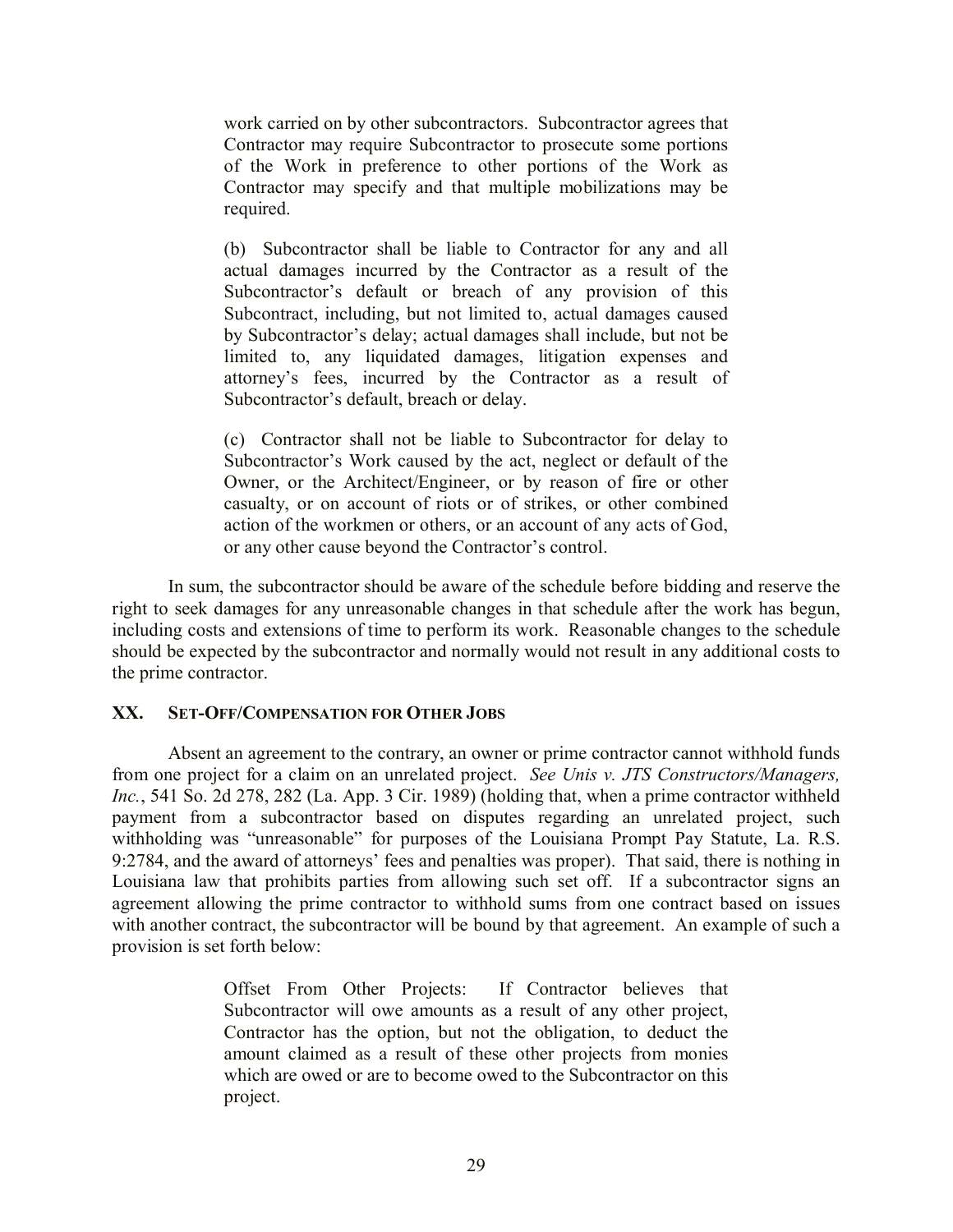## **CONCLUSION**

As reflected above, some contractual provisions might provide a windfall to one contracting party or be catastrophic to another. Accordingly, although no contracting party can be expected to see around every corner and anticipate every issue, knowledge of fundamental, typical construction contract provisions and their effects can be more crucial to a successful, profitable project than any tool or piece of equipment used.